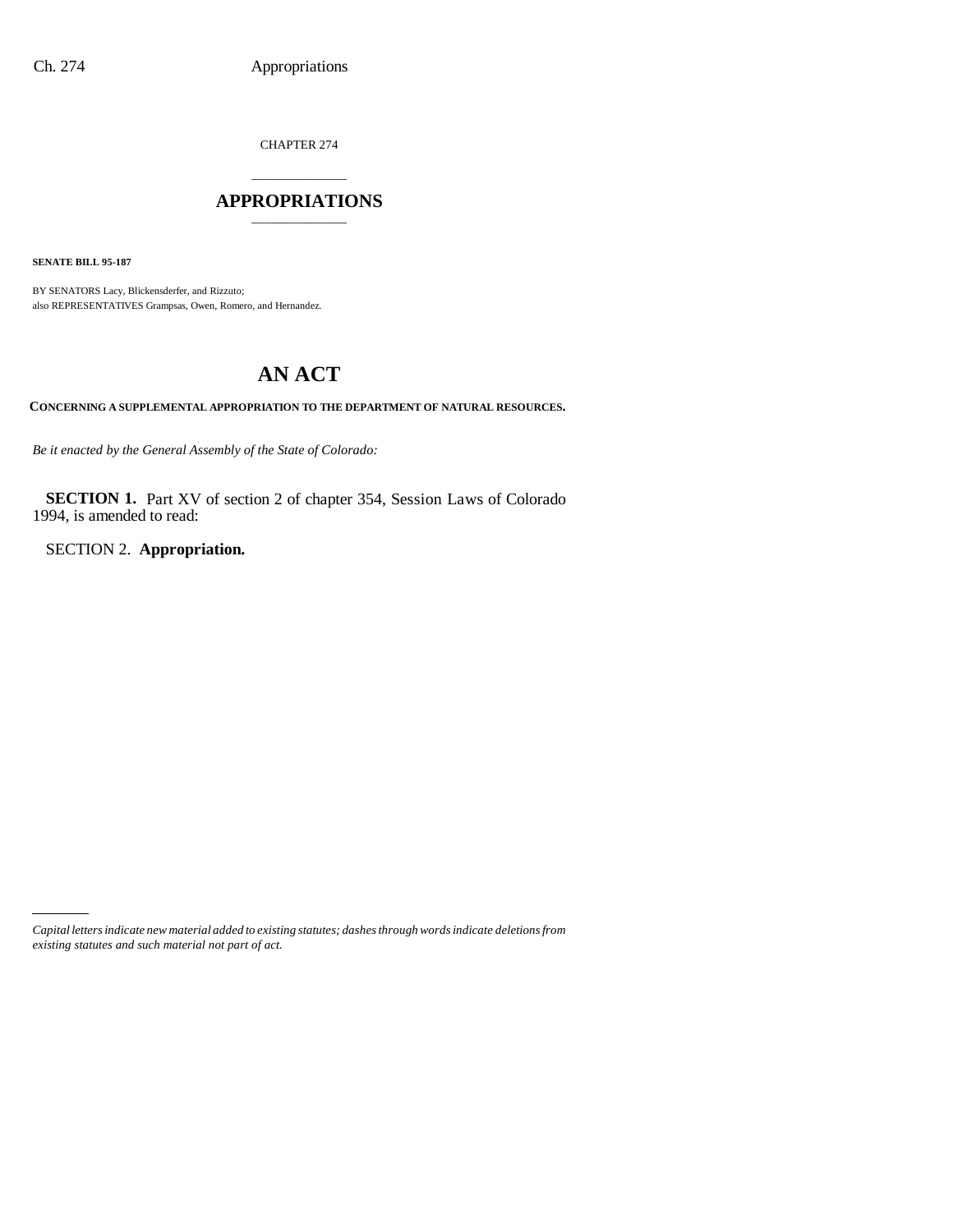| <b>APPROPRIATION FROM</b> |              |                |                |              |              |                |  |  |  |
|---------------------------|--------------|----------------|----------------|--------------|--------------|----------------|--|--|--|
| <b>ITEM &amp;</b>         | <b>TOTAL</b> | <b>GENERAL</b> | <b>GENERAL</b> | CASH         | CASH         | <b>FEDERAL</b> |  |  |  |
| <b>SUBTOTAL</b>           |              | <b>FUND</b>    | <b>FUND</b>    | <b>FUNDS</b> | <b>FUNDS</b> | <b>FUNDS</b>   |  |  |  |
|                           |              |                | c EXEMPT       |              | e EXEMPT ه   |                |  |  |  |

#### **PART XV DEPARTMENT OF NATURAL RESOURCES**

### **(1) EXECUTIVE DIRECTOR**

| (A) Administration        |              |         |                          |                              |        |
|---------------------------|--------------|---------|--------------------------|------------------------------|--------|
| <b>Personal Services</b>  | 2,140,404    | 9,826   | 8.928 <sup>a</sup>       | $2,121,650$ (T) <sup>b</sup> |        |
|                           | $(43.6$ FTE) |         |                          |                              |        |
| Group Health and Life     | 2,551,399    | 659,132 | $1,751,394$ <sup>c</sup> | 98,893 <sup>d</sup>          | 41,980 |
| Short-term Disability     | 85,782       | 22,829  | 57,707 °                 | $3,671$ <sup>d</sup>         | 1,575  |
| Salary Survey,            |              |         |                          |                              |        |
| Anniversary Increases     |              |         |                          |                              |        |
| and Shift Differential    | 1,986,582    | 647,429 | $1,247,056$ c            | $30,005$ <sup>d</sup>        | 62,092 |
| Workers' Compensation     | 828,180      | 173,918 | 626,788 c                | $14,849$ <sup>d</sup>        | 12,625 |
| <b>Operating Expenses</b> | 1,414,178    |         | $1,298,077$ c            | $111,436$ <sup>d</sup>       | 4,665  |
| <b>Legal Services</b>     | 1,219,306    | 287,430 | $358,931$ <sup>e</sup>   | $492,496$ <sup>d</sup>       | 80,449 |
|                           | 1,515,836    | 382,195 | 448,173 $\degree$        | 599.693 <sup>d</sup>         | 85,775 |
| Payment to Risk           |              |         |                          |                              |        |
| Management and            |              |         |                          |                              |        |
| <b>Property Funds</b>     | 317,670      | 111,185 | 191,422 $\degree$        | $10,157$ <sup>d</sup>        | 4,906  |
| Vehicle Lease             |              |         |                          |                              |        |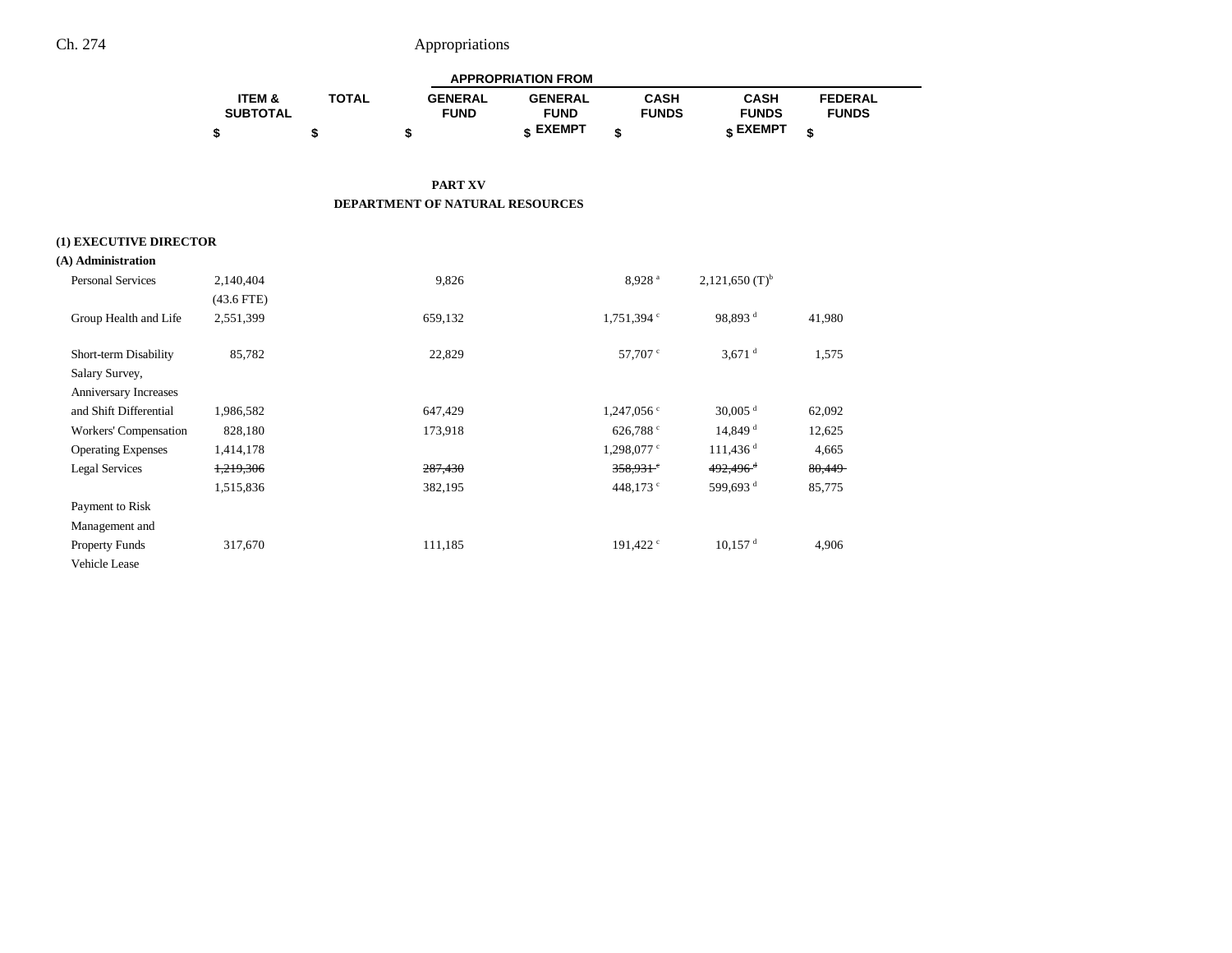| Payments             | 929,350    | 222,086 | 644,957 $\degree$ | $14,122$ <sup>d</sup> | 48,185 |
|----------------------|------------|---------|-------------------|-----------------------|--------|
| <b>Leased Space</b>  | 343,122    | 197,777 | $131,291$ c       | $11,664$ <sup>d</sup> | 2,390  |
| Capitol Complex      |            |         |                   |                       |        |
| <b>Leased Space</b>  | 570,002    | 210,664 | $110.917$ c       | 182.218 <sup>d</sup>  | 66,203 |
| <b>INDIRECT COST</b> |            |         |                   |                       |        |
| <b>ASSESSMENT</b>    | 1,939      |         |                   |                       | 1,939  |
|                      | 12,385,975 |         |                   |                       |        |
|                      | 12,684,444 |         |                   |                       |        |

a This amount shall be from various sources of cash.

b Of this amount, \$882,159 shall be from statewide indirect cost recoveries, and \$1,239,491 shall be from departmental indirect cost recoveries. <sup>c</sup> Of these amounts, <del>\$4,402,189</del> \$4,432,927 shall be from the Wildlife Cash Fund, \$1,341,836 \$1,357,548 shall be from the Parks and Outdoor Recreation Cash Fund, \$341,089 \$343,841 shall be from the Oil and Gas Conservation Fund, \$125,626 shall be from fees collected by the Geological Survey program,  $$114,394$  \$154,434 shall be from the Land Board Administrative Fund, \$50,774 shall be from the Water Conservation Board Construction Fund, \$28,522 shall be from cash funds in the Division of Water Resources, and \$14,110 shall be from the Mined Land Reclamation Fund.

<sup>d</sup> Of these amounts, \$357,948 \$350,209 shall be from reserves in the Water Conservation Board Construction Fund, \$160,577 \$220,637 shall be from the Land Board Administration Fund and is derived from property sales, \$18,560 (T) is from the Colorado Department of Transportation, and \$432,426(T) \$449,302(T) shall be from departmental indirect cost recoveries. RECOVERIES, AND \$38,000 SHALL BE FROM RESERVES IN THE GROUND WATER MANAGEMENT CASH FUND.

#### **(B) Information Technology**

| <b>Personal Services</b>  | 725,299 |                        | $725,299$ <sup>a</sup>    |
|---------------------------|---------|------------------------|---------------------------|
|                           |         | $147.374$ <sup>e</sup> | 577,925 $(T)^a$           |
|                           |         |                        | $(14.0$ FTE)              |
| <b>Operating Expenses</b> | 17,202  |                        | $17,202$ (T) <sup>b</sup> |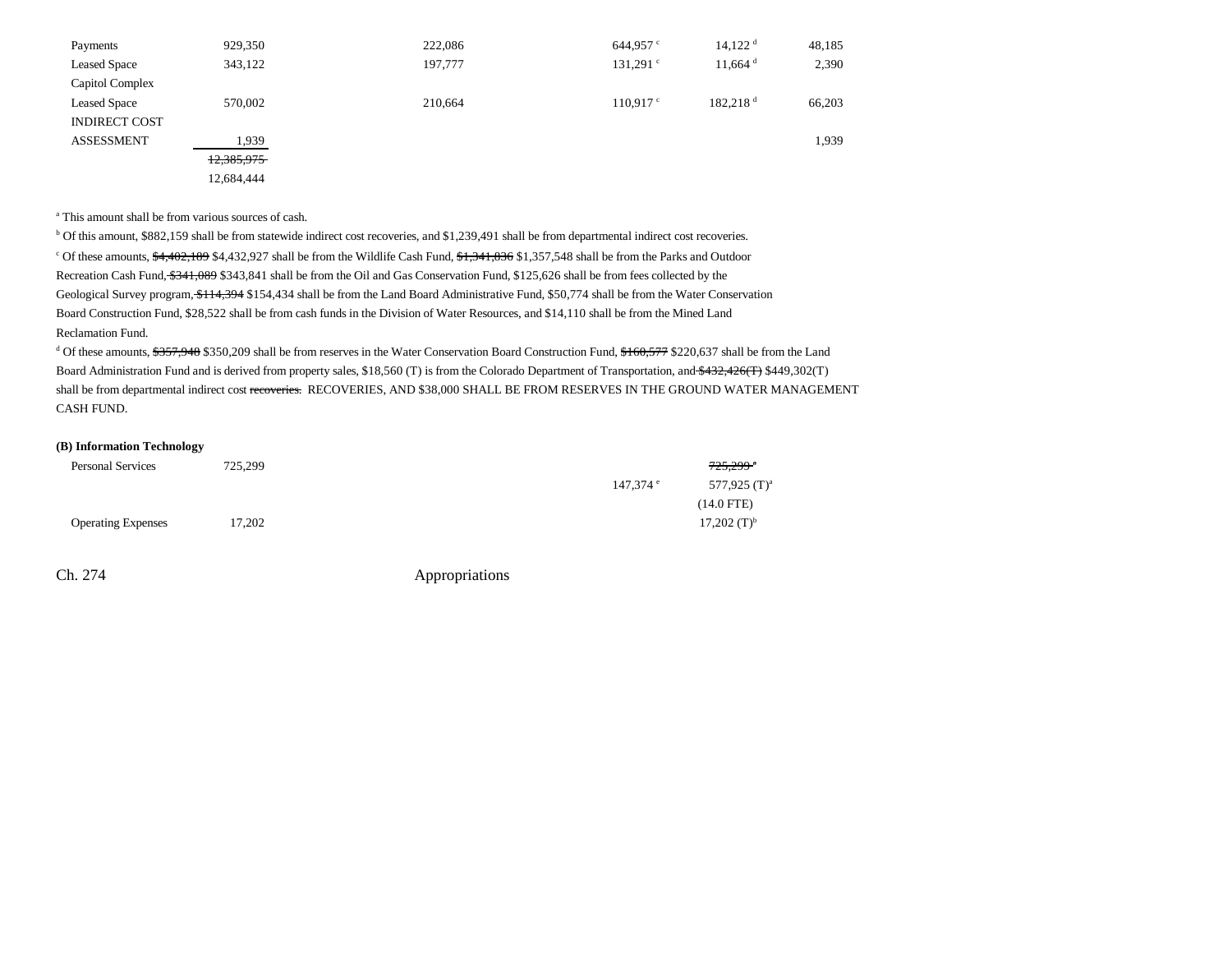|                             |                                      |              |                               | <b>APPROPRIATION FROM</b>     |                             |                               |                                |
|-----------------------------|--------------------------------------|--------------|-------------------------------|-------------------------------|-----------------------------|-------------------------------|--------------------------------|
|                             | <b>ITEM &amp;</b><br><b>SUBTOTAL</b> | <b>TOTAL</b> | <b>GENERAL</b><br><b>FUND</b> | <b>GENERAL</b><br><b>FUND</b> | <b>CASH</b><br><b>FUNDS</b> | <b>CASH</b><br><b>FUNDS</b>   | <b>FEDERAL</b><br><b>FUNDS</b> |
|                             | \$                                   | \$           | \$                            | \$ EXEMPT                     | \$                          | $_{\tiny{\textbf{S}}}$ EXEMPT | \$                             |
| <b>Purchase of Services</b> |                                      |              |                               |                               |                             |                               |                                |
| from Computer Center        | 139,193                              |              |                               |                               | $105,179$ c                 | $34,014$ (T) <sup>b</sup>     |                                |
| <b>ADP</b> Maintenance      | 397,452                              |              |                               |                               | 188,497 <sup>d</sup>        | $185,493$ (T) <sup>b</sup>    | 23,462                         |
|                             | 1,279,146                            |              |                               |                               |                             |                               |                                |

<sup>a</sup> Of this amount, \$577,925 (T) shall be from departmental indirect cost recoveries, and \$147,374 shall be from the Wildlife Cash Fund. THIS AMOUNT SHALL BE FROM DEPARTMENTAL INDIRECT COST RECOVERIES.

b These amounts shall be from departmental indirect cost recoveries.

c Of this amount, \$93,209 shall be from the Wildlife Cash Fund, \$10,500 shall be from the Division of Parks and Outdoor Recreation, and \$1,470 shall be from the Oil

and Gas Conservation Commission.

d Of this amount, \$50,349 shall be from the Oil and Gas Conservation Fund, \$49,308 shall be from the Wildlife Cash Fund, \$48,862 shall be from the Land Board Administrative Fund, \$28,174 shall be from the Parks and Outdoor Recreation Cash Fund, \$7,024 shall be from the Water Conservation Board BOARD CONSTRUCTION

FUND, \$3,541 shall be from fees collected by the Geological Survey program, and \$1,239 shall be from the Division of Water Resources.

e THIS AMOUNT SHALL BE FROM THE WILDLIFE CASH FUND.

**(C) Comprehensive Environmental**

**Response, Compensation and**

**Liability Act** 20,000 20,000 (T)a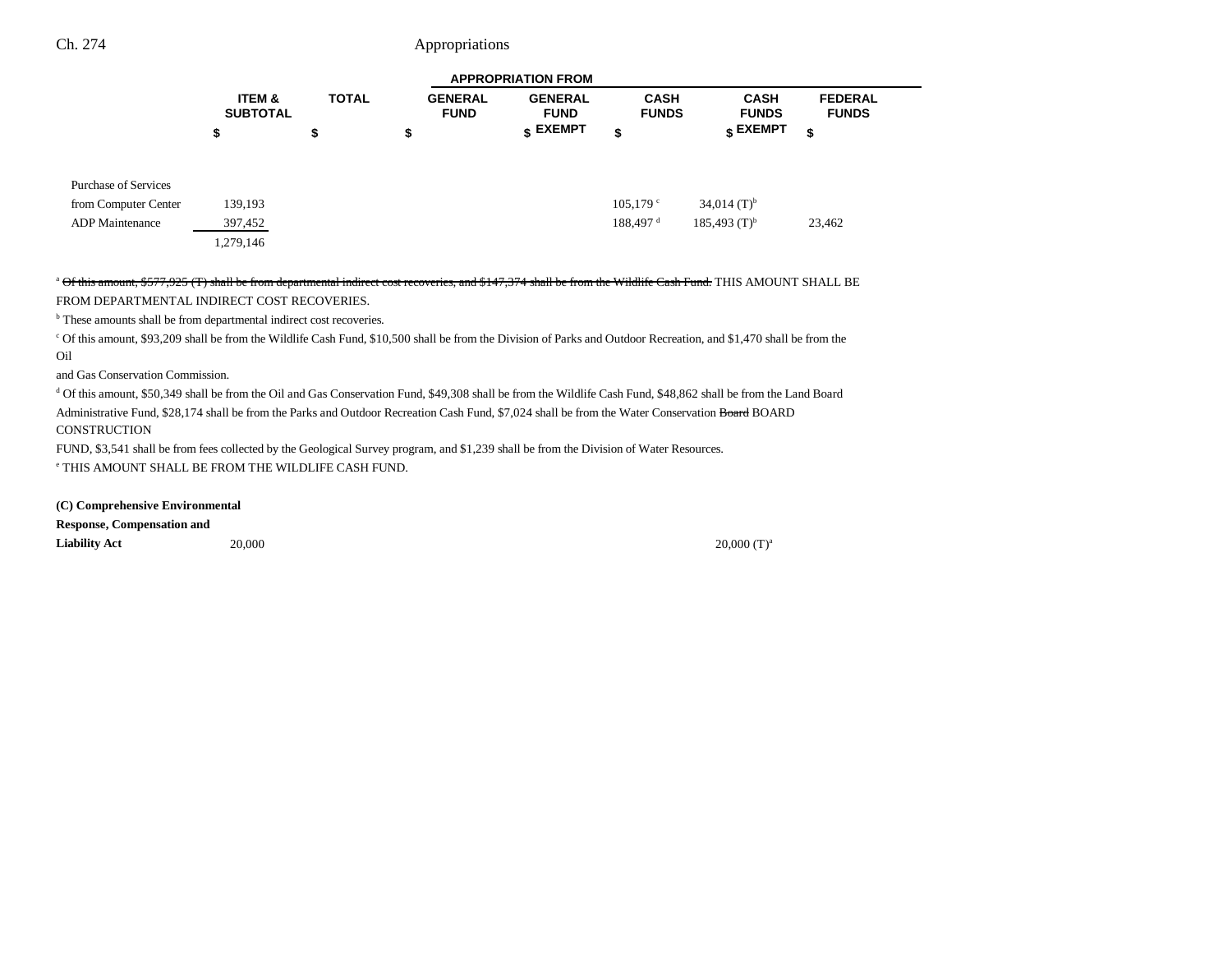a This amount shall be from the Department of Law.

| (D) Resource Mitigation                                                    |              |             |                        |                       |
|----------------------------------------------------------------------------|--------------|-------------|------------------------|-----------------------|
| <b>Banking</b>                                                             | 15,000       |             | 15,000 <sup>a</sup>    |                       |
| <sup>a</sup> This amount shall be from fees charged to project applicants. |              |             |                        |                       |
| (E) Youth in Natural Resources Program                                     |              |             |                        |                       |
|                                                                            | 80,495       | 80,495      |                        |                       |
|                                                                            |              | $(2.0$ FTE) |                        |                       |
|                                                                            |              |             |                        |                       |
|                                                                            |              | 13,780,616  |                        |                       |
|                                                                            |              | 14,079,085  |                        |                       |
|                                                                            |              |             |                        |                       |
| (2) MINED LAND RECLAMATION                                                 |              |             |                        |                       |
| (A) Coal Land Reclamation                                                  |              |             |                        |                       |
| <b>Personal Services</b>                                                   | 1,162,905    | 197,694 (M) | 965,211 <sup>a</sup>   |                       |
|                                                                            | $(25.0$ FTE) |             |                        |                       |
| <b>Operating Expenses</b>                                                  | 99,980       | 16,996(M)   |                        | 82,984 <sup>a</sup>   |
| Aerial Photography                                                         | 16,000       | 2,720(M)    |                        | $13,280$ <sup>a</sup> |
| <b>Indirect Cost</b>                                                       |              |             |                        |                       |
| Assessment                                                                 | 89,483       |             | 89,483                 |                       |
|                                                                            | 101,717      |             | $101,717$ <sup>a</sup> |                       |
|                                                                            | 1,368,368    |             |                        |                       |
|                                                                            | 1,380,602    |             |                        |                       |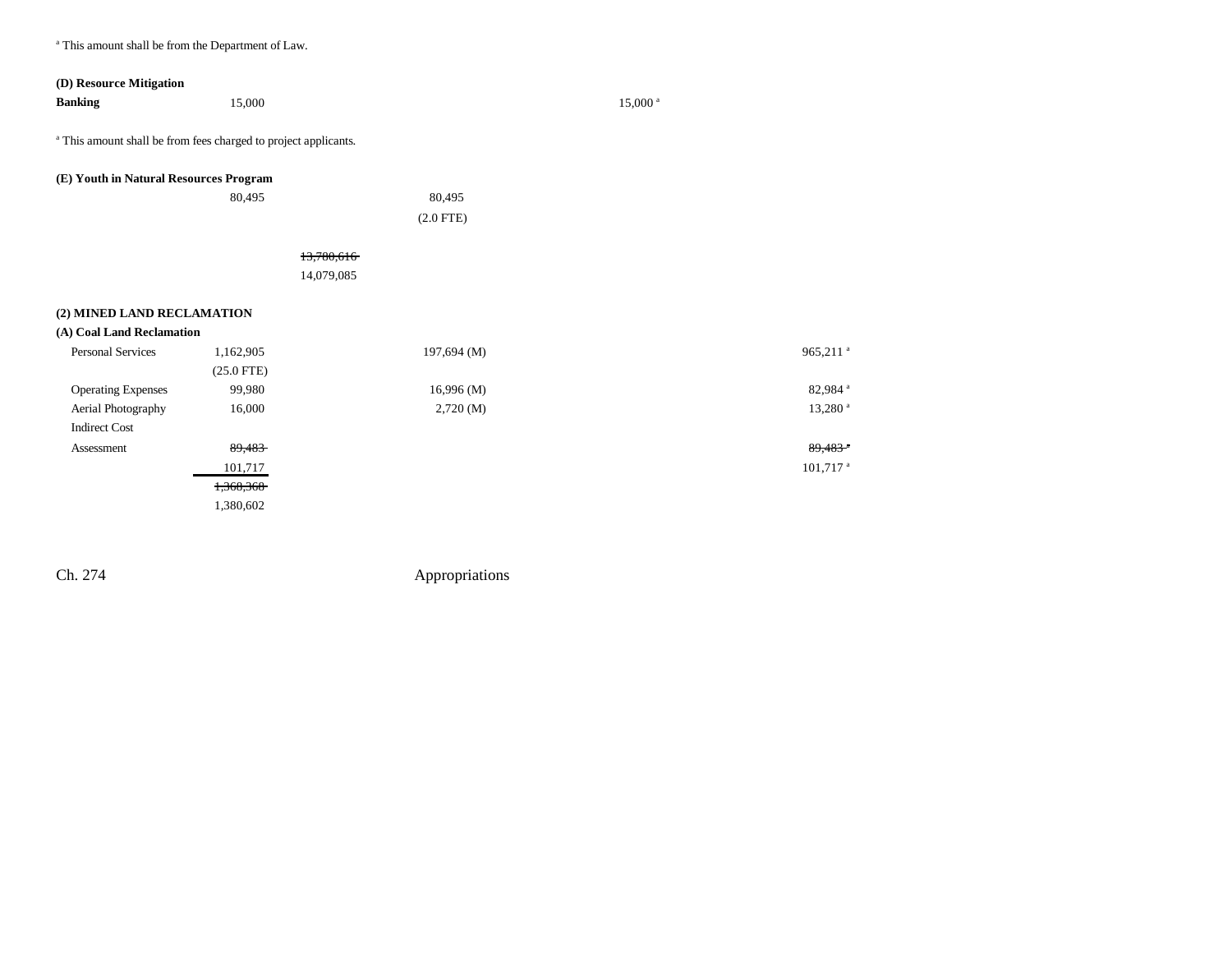| <b>APPROPRIATION FROM</b> |              |                |                 |              |              |                |  |  |  |
|---------------------------|--------------|----------------|-----------------|--------------|--------------|----------------|--|--|--|
| <b>ITEM &amp;</b>         | <b>TOTAL</b> | <b>GENERAL</b> | <b>GENERAL</b>  | CASH         | <b>CASH</b>  | <b>FEDERAL</b> |  |  |  |
| <b>SUBTOTAL</b>           |              | <b>FUND</b>    | <b>FUND</b>     | <b>FUNDS</b> | <b>FUNDS</b> | <b>FUNDS</b>   |  |  |  |
|                           |              |                | <b>« EXEMPT</b> |              | e EXEMPT ہ   |                |  |  |  |

a These amounts shall be from the Office of Surface Mining.

| (B) Inactive Mines        |              |         |                      |                   |
|---------------------------|--------------|---------|----------------------|-------------------|
| Program Costs             | 500,000      |         |                      |                   |
|                           | $(12.6$ FTE) |         |                      |                   |
| <b>Indirect Cost</b>      |              |         |                      |                   |
| Assessment                | 53,018       |         |                      |                   |
|                           | 50,042       |         |                      |                   |
|                           | 553,018      |         |                      |                   |
|                           | 550,042      |         |                      |                   |
|                           |              |         |                      |                   |
| (C) Minerals and Geology  |              |         |                      |                   |
| Personal Services         | 963,581      |         |                      |                   |
|                           | $(22.9$ FTE) |         |                      |                   |
| <b>Operating Expenses</b> | 124,764      |         |                      |                   |
| Aerial Photography        | 13,670       |         |                      |                   |
| <b>Indirect Cost</b>      |              |         |                      |                   |
| Assessment                | 34,039       |         |                      |                   |
|                           | 1,136,054    | 280,960 | 825,094 <sup>a</sup> | 30,000 $^{\rm b}$ |

a This amount shall be from the Mined Land Reclamation Fund.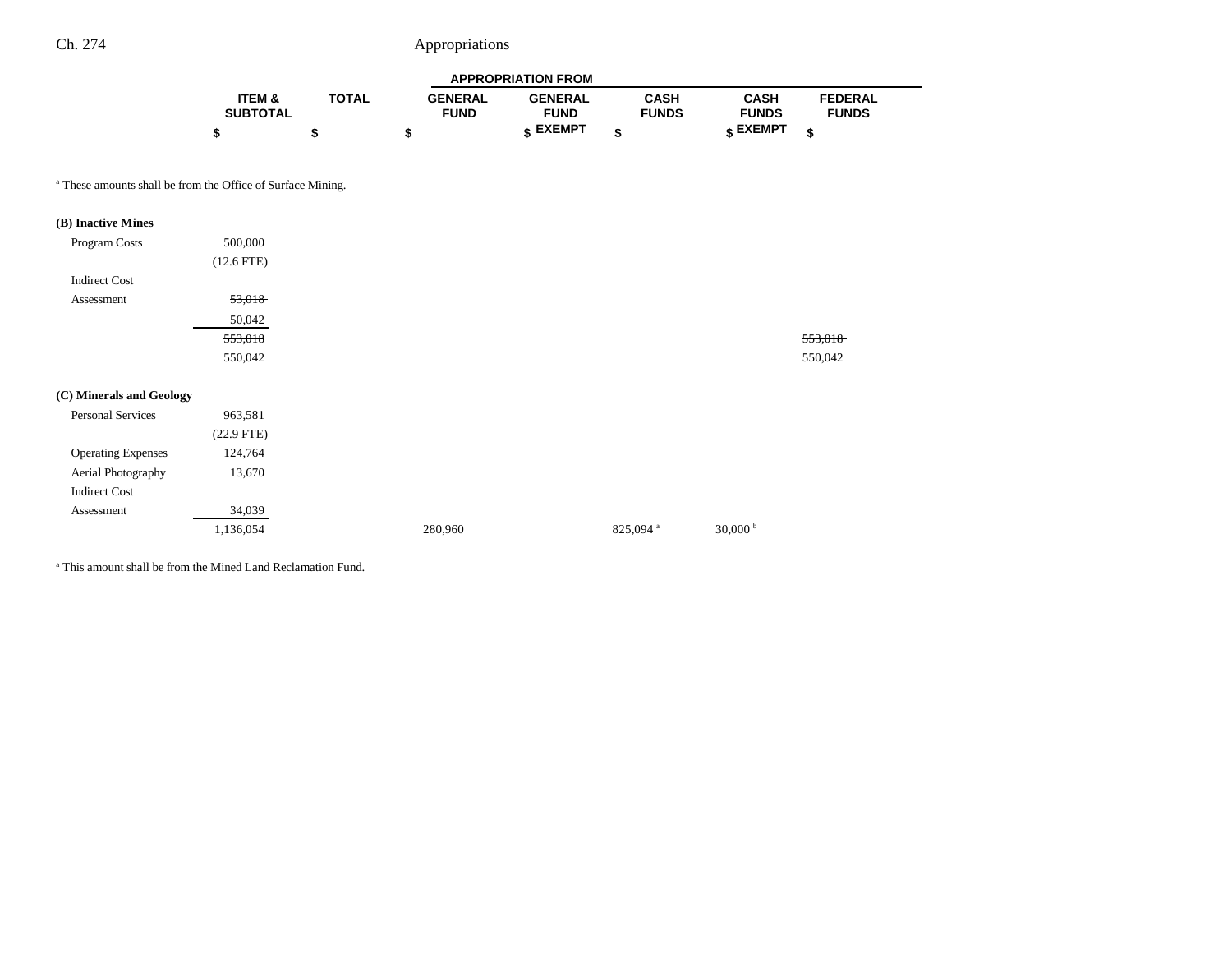<sup>b</sup> This amount shall be from the reserves in the Mined Land Reclamation Fund.

### **(D) Mines Program**

| Colorado and Federal Mine    |             |                |                       |                |
|------------------------------|-------------|----------------|-----------------------|----------------|
| <b>Safety Program</b>        | 260,727     | 104,291        | $13,036$ <sup>a</sup> | 143,400        |
|                              |             | $(1.0$ FTE)    | $(0.5$ FTE)           | $(2.5$ FTE $)$ |
| <b>Blaster Certification</b> |             |                |                       |                |
| Program                      | 106,837     | $18,162 \,(M)$ |                       | 88,675         |
|                              | $(1.0$ FTE) |                |                       |                |
| <b>Indirect Cost</b>         |             |                |                       |                |
| Assessment                   | 13,380      |                | $1,498$ <sup>a</sup>  | 11,882         |
|                              |             |                |                       | 13,380         |
|                              | 380,944     |                |                       |                |

<sup>a</sup> <del>These amounts</del> THIS AMOUNT shall be from fees.

### 3,438,384 3,447,642

### **(3) GEOLOGICAL SURVEY**

| General Fund Programs | 252,334      | 252,334        |                        |                            |
|-----------------------|--------------|----------------|------------------------|----------------------------|
|                       |              | $(3.6$ FTE $)$ |                        |                            |
| Cash Funds Programs   | 834,707      |                | $145.000$ <sup>*</sup> | $689,707$ (T) <sup>b</sup> |
|                       |              |                | $268,986$ <sup>a</sup> | 565,721 $(T)^b$            |
|                       | $(17.1$ FTE) |                |                        |                            |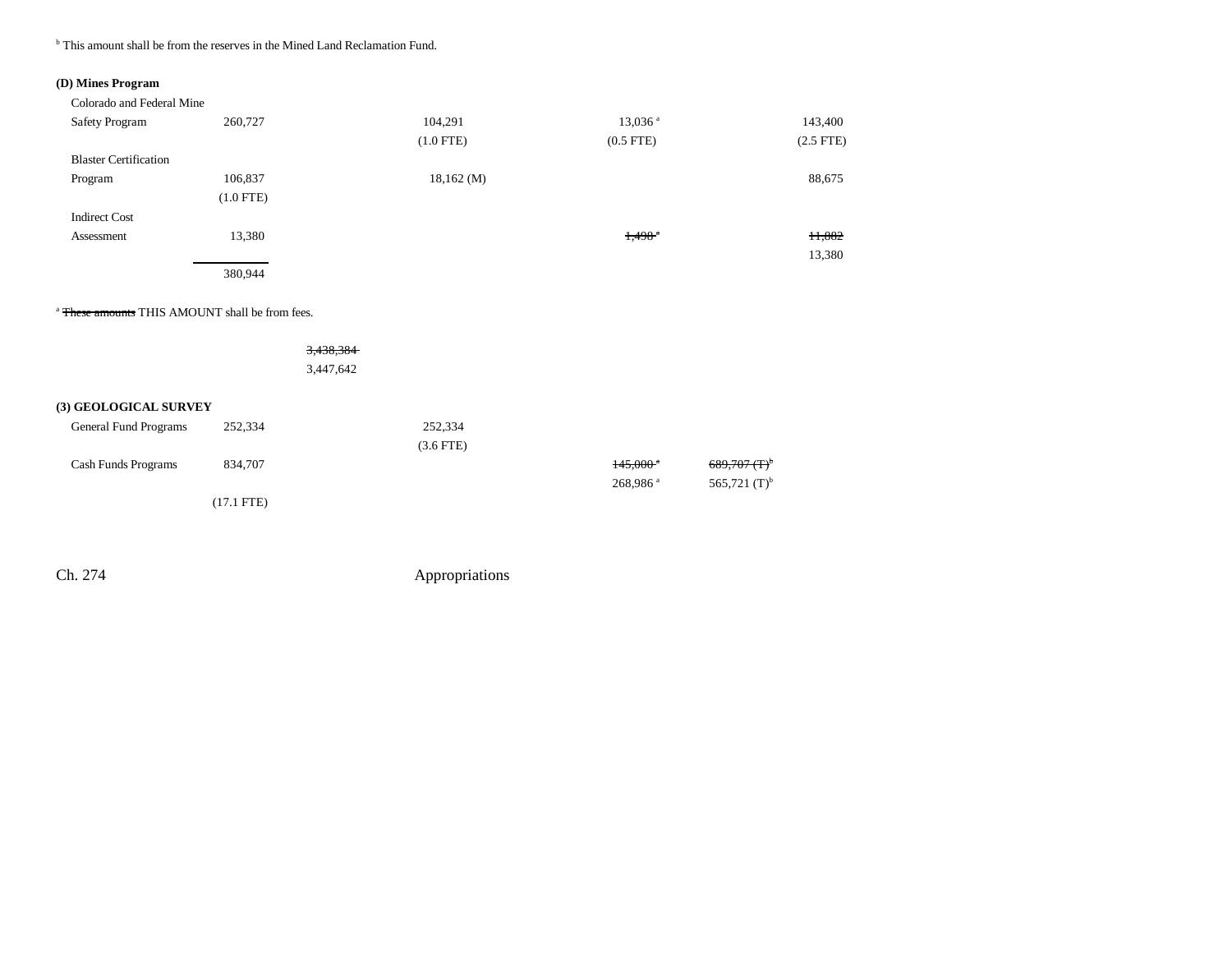|                              |                           |              |                               | <b>APPROPRIATION FROM</b>     |                             |                             |                                |
|------------------------------|---------------------------|--------------|-------------------------------|-------------------------------|-----------------------------|-----------------------------|--------------------------------|
|                              | ITEM &<br><b>SUBTOTAL</b> | <b>TOTAL</b> | <b>GENERAL</b><br><b>FUND</b> | <b>GENERAL</b><br><b>FUND</b> | <b>CASH</b><br><b>FUNDS</b> | <b>CASH</b><br><b>FUNDS</b> | <b>FEDERAL</b><br><b>FUNDS</b> |
|                              | \$                        | \$           | \$                            | $$$ EXEMPT                    | \$                          | $$$ EXEMPT                  | \$                             |
|                              |                           |              |                               |                               |                             |                             |                                |
| Geological Survey<br>Mapping | 115,002                   |              | 57,501 (M)                    |                               |                             |                             | 57,501                         |
|                              |                           |              | $(1.0$ FTE)                   |                               |                             |                             | $(1.0$ FTE)                    |
| Colorado Avalanche           |                           |              |                               |                               |                             |                             |                                |
| <b>Information Center</b>    | 338,948                   |              |                               |                               | 4,500°                      | $259,448$ <sup>+</sup>      | 75,000                         |
|                              |                           |              |                               |                               | 6,800 °                     | 257,148 <sup>d</sup>        |                                |
|                              | $(7.3$ FTE)               |              |                               |                               |                             |                             |                                |
| Federal Funded               | 219,775                   |              |                               |                               |                             |                             | 219,775                        |
| Programs                     |                           |              |                               |                               |                             |                             |                                |
|                              |                           |              |                               |                               |                             |                             | $(4.0$ FTE)                    |
| <b>Indirect Cost</b>         |                           |              |                               |                               |                             |                             |                                |
| Assessment                   | 16,650                    |              |                               |                               |                             |                             | 16,650                         |
|                              | 23,550                    |              |                               |                               |                             |                             | 23,550                         |
|                              |                           | 1,777,416    |                               |                               |                             |                             |                                |
|                              |                           | 1,784,316    |                               |                               |                             |                             |                                |

a This amount shall be from fees.

 $^{\rm b}$  This amount shall be from the Department of Transportation and other state agencies.

<sup>c</sup> Of this amount, \$4,000 shall be from the Snowmobile Fund, and \$500 shall be from a contract with the Breckenridge Ski Area. \$2,800 SHALL BE FROM THE SALE OF

AVALANCHE PRODUCTS.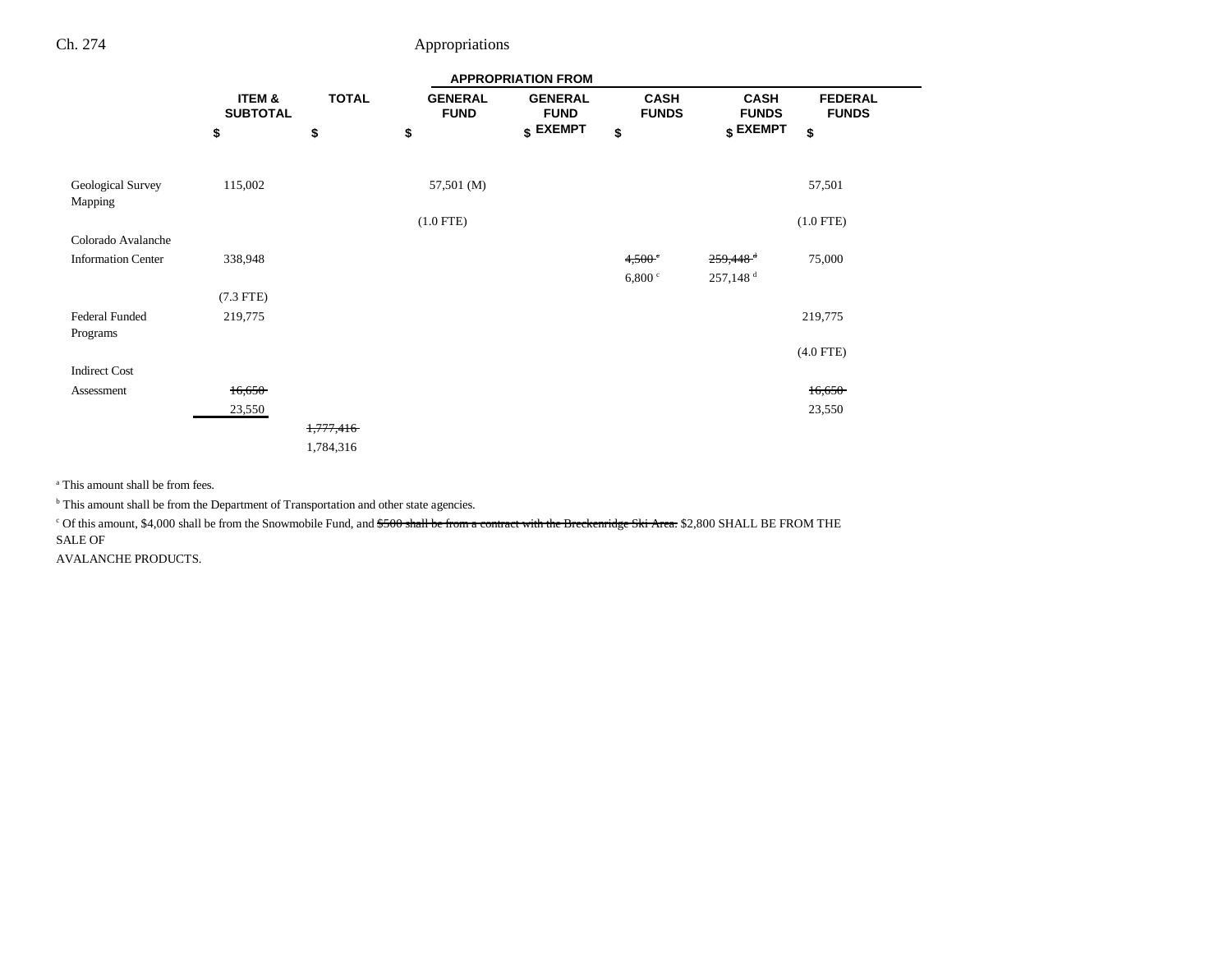<sup>d</sup> Of this amount,  $$38,008$  \$37,408 shall be from grants and donations from various sources and  $$221,440$  (T) \$219,740(T) shall be from the non-appropriated budget of the

Colorado Department of Transportation.

### **(4) OIL AND GAS CONSERVATION COMMISSION**

| <b>Personal Services</b>            | 1,061,110 |           | $1,061,110^{a}$        |                   |             |
|-------------------------------------|-----------|-----------|------------------------|-------------------|-------------|
|                                     |           |           | $(24.0$ FTE)           |                   |             |
| <b>Operating Expenses</b>           | 96,892    |           | 96,892 <sup>a</sup>    |                   |             |
| Printing Revolving Fund             | 13,860    |           | 13,860 <sup>b</sup>    |                   |             |
| <b>Indirect Cost</b>                |           |           |                        |                   |             |
| Assessment                          | 84,519    |           | $77,241$ <sup>a</sup>  |                   | 7,278       |
| <b>Mineral Audits</b>               | 2,008     |           | $2,008$ <sup>a</sup>   |                   |             |
| Underground Injection               |           |           |                        |                   |             |
| Study                               | 97,300    |           |                        |                   | 97,300      |
|                                     |           |           |                        |                   | $(2.0$ FTE) |
| Accelerated Drilling <sup>100</sup> | 152,849   |           | 152,849 <sup>a</sup>   |                   |             |
|                                     |           |           | $(5.0$ FTE)            |                   |             |
| <b>Emergency Response</b>           |           |           |                        |                   |             |
| Fund                                | 300,000   |           | $300,000$ <sup>c</sup> |                   |             |
|                                     | 400,000   |           |                        | 400,000 $\degree$ |             |
|                                     |           | 1,808,538 |                        |                   |             |
|                                     |           | 1,908,538 |                        |                   |             |
|                                     |           |           |                        |                   |             |

a These amounts shall be from the Oil and Gas Conservation Fund.

<sup>b</sup> This amount shall be from the sale of publications.

c This amount shall be from the RESERVES IN THE Oil and Gas Environmental Response Fund.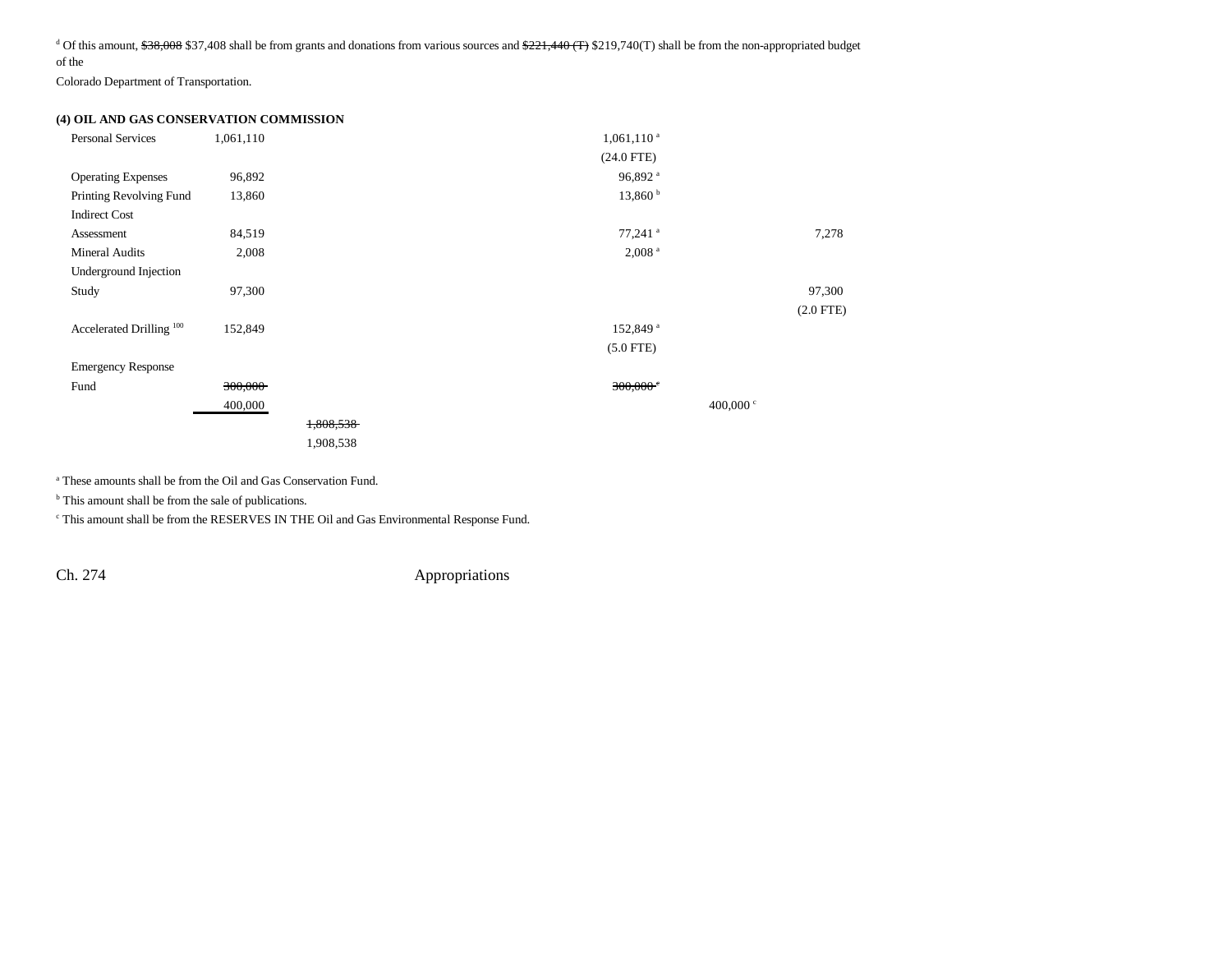| <b>APPROPRIATION FROM</b> |              |                |                 |              |              |                |  |
|---------------------------|--------------|----------------|-----------------|--------------|--------------|----------------|--|
| <b>ITEM &amp;</b>         | <b>TOTAL</b> | <b>GENERAL</b> | <b>GENERAL</b>  | <b>CASH</b>  | <b>CASH</b>  | <b>FEDERAL</b> |  |
| <b>SUBTOTAL</b>           |              | <b>FUND</b>    | <b>FUND</b>     | <b>FUNDS</b> | <b>FUNDS</b> | <b>FUNDS</b>   |  |
|                           |              |                | <b>« EXEMPT</b> |              | EXEMPT ۽     |                |  |

--

### **(5) STATE BOARD OF LAND COMMISSIONERS**

| <b>Personal Services</b>  | 1,310,890    |           |  | 524,356 <sup>a</sup>  | 786,534 <sup>b</sup> |
|---------------------------|--------------|-----------|--|-----------------------|----------------------|
|                           | $(29.0$ FTE) |           |  |                       |                      |
| <b>Operating Expenses</b> | 59,781       |           |  | $23,912$ <sup>a</sup> | 35,869 $^{\rm b}$    |
| <b>Mineral Audits</b>     | 41,314       |           |  | $16,526$ <sup>a</sup> | 24,788 <sup>b</sup>  |
| Land and Water            |              |           |  |                       |                      |
| Management Fund           | 75,000       |           |  | 75,000 °              |                      |
| <b>Timber Sales</b>       | 10,000       |           |  | 4,000 <sup>a</sup>    | $6,000^{\mathrm{b}}$ |
| Management                |              |           |  |                       |                      |
| <b>Indirect Cost</b>      |              |           |  |                       |                      |
| Assessment                | 94,172       |           |  | 37,669 $a$            | 56,503 <sup>b</sup>  |
| <b>State Trust Land</b>   |              |           |  |                       |                      |
| Evaluations               | 219,626      |           |  | $72,185$ <sup>a</sup> | 147,441 <sup>b</sup> |
|                           |              | 1,810,783 |  |                       |                      |

a These amounts shall be from the Land Board Administrative Fund.

<sup>b</sup> These amounts shall be from the Land Board Administrative Fund and are derived from property sales.

c This amount shall be from fees collected pursuant to Section 36-1-112, C.R.S.

**(6) PARKS AND OUTDOOR RECREATION 100a**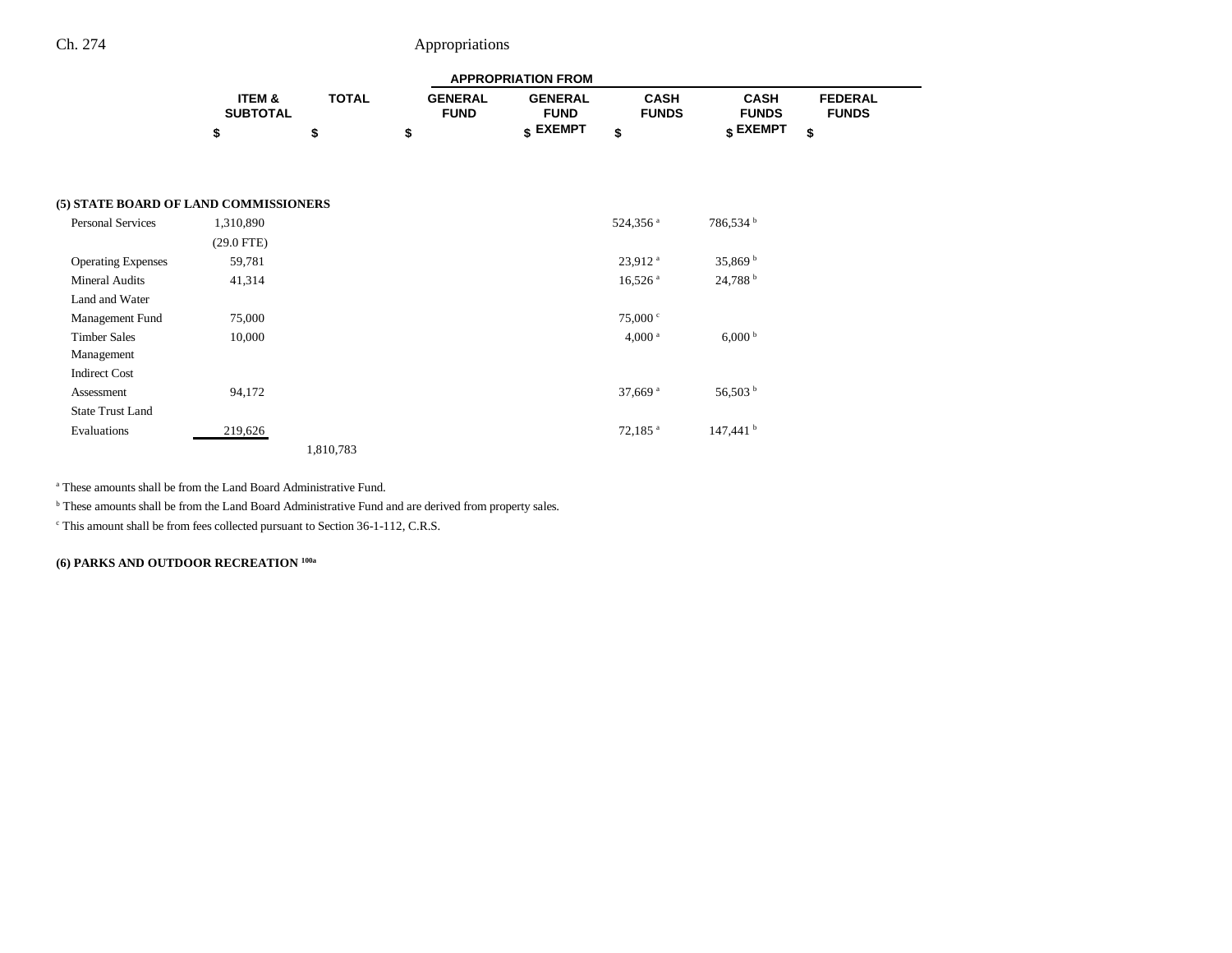#### **(A) Administration**

| <b>Established State Parks</b><br>101 | 11,520,103    | 4,494,531 | $6,271,766$ <sup>a</sup> | 720,806 <sup>b</sup> | 33,000 |
|---------------------------------------|---------------|-----------|--------------------------|----------------------|--------|
|                                       | 11,552,257    |           | 6,303,920 $a$            |                      |        |
|                                       | $(161.8$ FTE) |           |                          |                      |        |
| <b>New State Parks</b>                | 312,703       | 116,974   | 195,729 <sup>a</sup>     |                      |        |
|                                       | $(4.6$ FTE)   |           |                          |                      |        |
| Great Outdoors Colorado               |               |           |                          |                      |        |
| Board Grants <sup>102</sup>           | 2,503,000     |           |                          | $2,503,000$ c        |        |
|                                       |               |           |                          | $(3.5$ FTE)          |        |
|                                       | 14,335,806    |           |                          |                      |        |

14,367,960

a These amounts shall be from the Parks and Outdoor Recreation Cash Fund.

<sup>b</sup> Of this amount, \$505,806 shall be from Lottery proceeds and is shown for informational purposes only, \$170,000 shall be from the Land Board Internal Improvement Trust

Fund and Saline Trust Fund, and \$45,000 shall be from the Snowmobile Fund.

c This amount shall be from the Great Outdoors Colorado Board and is shown for informational purposes only.

#### **(B) Special Purpose**

| Snowmobile Program      | 201,761 | $201,761$ <sup>a</sup>      |         |
|-------------------------|---------|-----------------------------|---------|
| <b>River Outfitters</b> |         |                             |         |
| Regulation              | 46,511  | 37,781 $^{\rm b}$<br>8,730° |         |
| Off Highway Vehicle     |         |                             |         |
| Program                 | 156,829 | $156,829$ <sup>d</sup>      |         |
|                         |         | $(1.5$ FTE)                 |         |
| <b>Federal Grants</b>   | 277,677 |                             | 277,677 |
| <b>Indirect Cost</b>    |         |                             |         |
|                         |         |                             |         |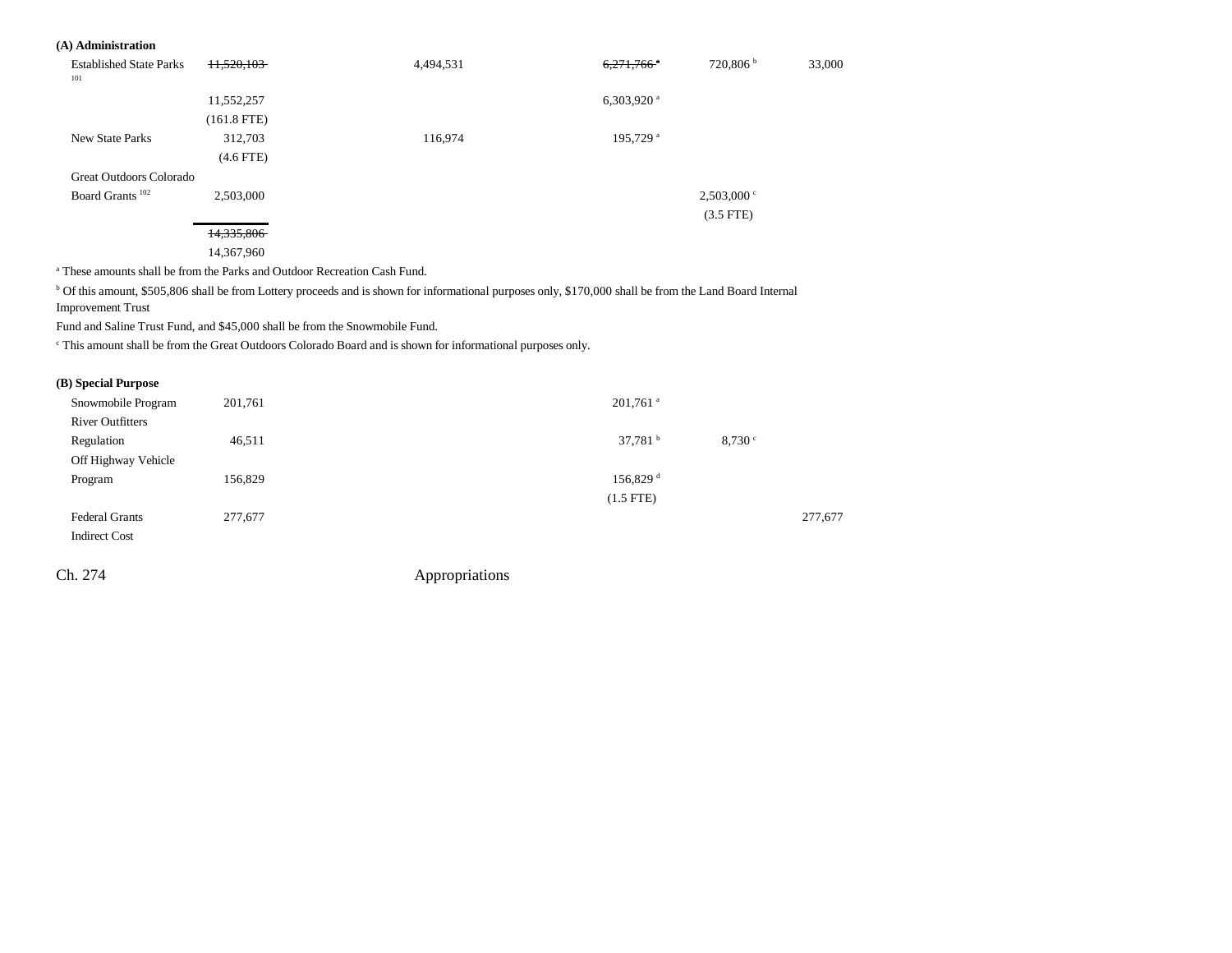|                            | <b>APPROPRIATION FROM</b> |              |                               |                               |                             |                             |                                |
|----------------------------|---------------------------|--------------|-------------------------------|-------------------------------|-----------------------------|-----------------------------|--------------------------------|
|                            | ITEM &<br><b>SUBTOTAL</b> | <b>TOTAL</b> | <b>GENERAL</b><br><b>FUND</b> | <b>GENERAL</b><br><b>FUND</b> | <b>CASH</b><br><b>FUNDS</b> | <b>CASH</b><br><b>FUNDS</b> | <b>FEDERAL</b><br><b>FUNDS</b> |
|                            | \$                        | \$           | \$                            | $s$ EXEMPT                    | \$                          | $\frac{1}{3}$ EXEMPT        | \$                             |
| Assessment                 | 450,104                   |              |                               |                               | 450,104 $^{\circ}$          |                             |                                |
| <b>State Trails System</b> | 36,500                    |              |                               |                               |                             |                             | 36,500                         |
|                            | 1,169,382                 |              |                               |                               |                             |                             |                                |

a This amount shall be from the Snowmobile Fund.

<sup>b</sup> This amount shall be from license fees.

c This amount shall be from reserves in the River Outfitters Fund.

<sup>d</sup> This amount shall be from registration fees.

e This amount shall be from the Parks and Outdoor Recreation Cash Fund.

15,505,188

15,537,342

### **(7) WATER CONSERVATION**

#### **BOARD**

#### **(A) Administration**

| <b>Personal Services</b>  | 1,492,858    |  |  |
|---------------------------|--------------|--|--|
|                           | $(26.0$ FTE) |  |  |
| <b>Operating Expenses</b> | 79,769       |  |  |
| Indirect Cost             |              |  |  |
| Assessment                | 142,657      |  |  |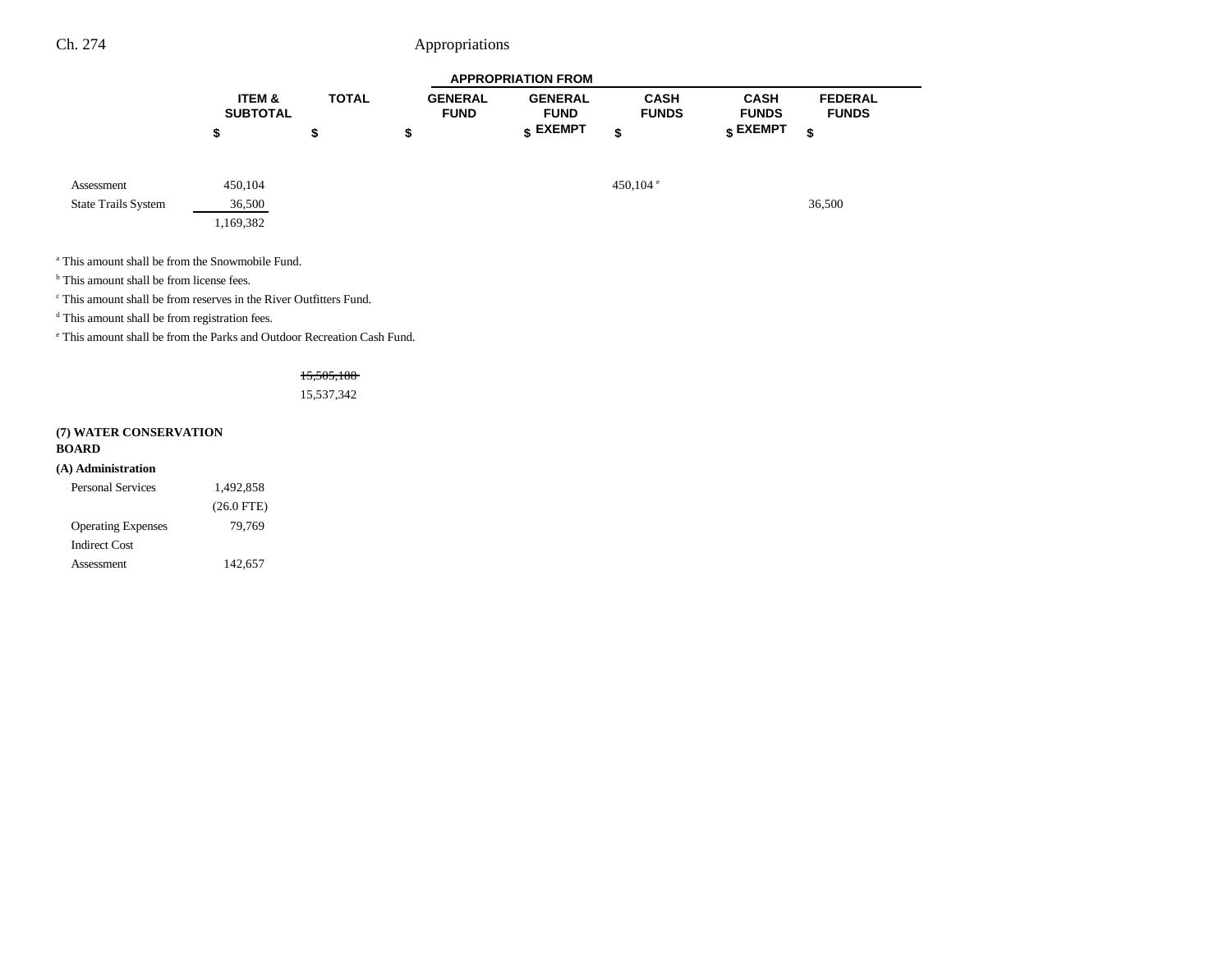| <b>Interstate Compacts</b> | 240,158   |         |                          |
|----------------------------|-----------|---------|--------------------------|
| Western States Water       |           |         |                          |
| Council Dues               | 21,000    |         |                          |
|                            | 1.976.442 | 865,589 | $1,110,853$ <sup>a</sup> |

<sup>a</sup> Of this amount, \$811,836 shall be from reserves in the Water Conservation Board Construction Fund, and \$299,017 (T) shall be from the Division of Wildlife.

| (B) Special Purpose          |         |                      |             |
|------------------------------|---------|----------------------|-------------|
| Federal Emergency            |         |                      |             |
| <b>Management Assistance</b> | 82,000  |                      | 82,000      |
|                              |         |                      | $(1.0$ FTE) |
| Land Owners Legal            |         |                      |             |
| Study                        | 2,000   |                      | 2,000       |
| Dam Site Inventory           | 4,750   | $4,750$ <sup>a</sup> |             |
| <b>Weather Modification</b>  | 2,500   | 2,500 <sup>b</sup>   |             |
|                              | 5,500   | 5,500 <sup>b</sup>   |             |
| <b>Water Conservation</b>    |         |                      |             |
| Program                      | 132,858 | 132,858 <sup>a</sup> |             |
|                              |         | $(2.5$ FTE)          |             |
|                              | 224,108 |                      |             |
|                              | 227,108 |                      |             |

a These amounts shall be from reserves in the Water Conservation Board Construction Fund.

<sup>b</sup> This amount shall be from Weather Modification application fees.

2,200,550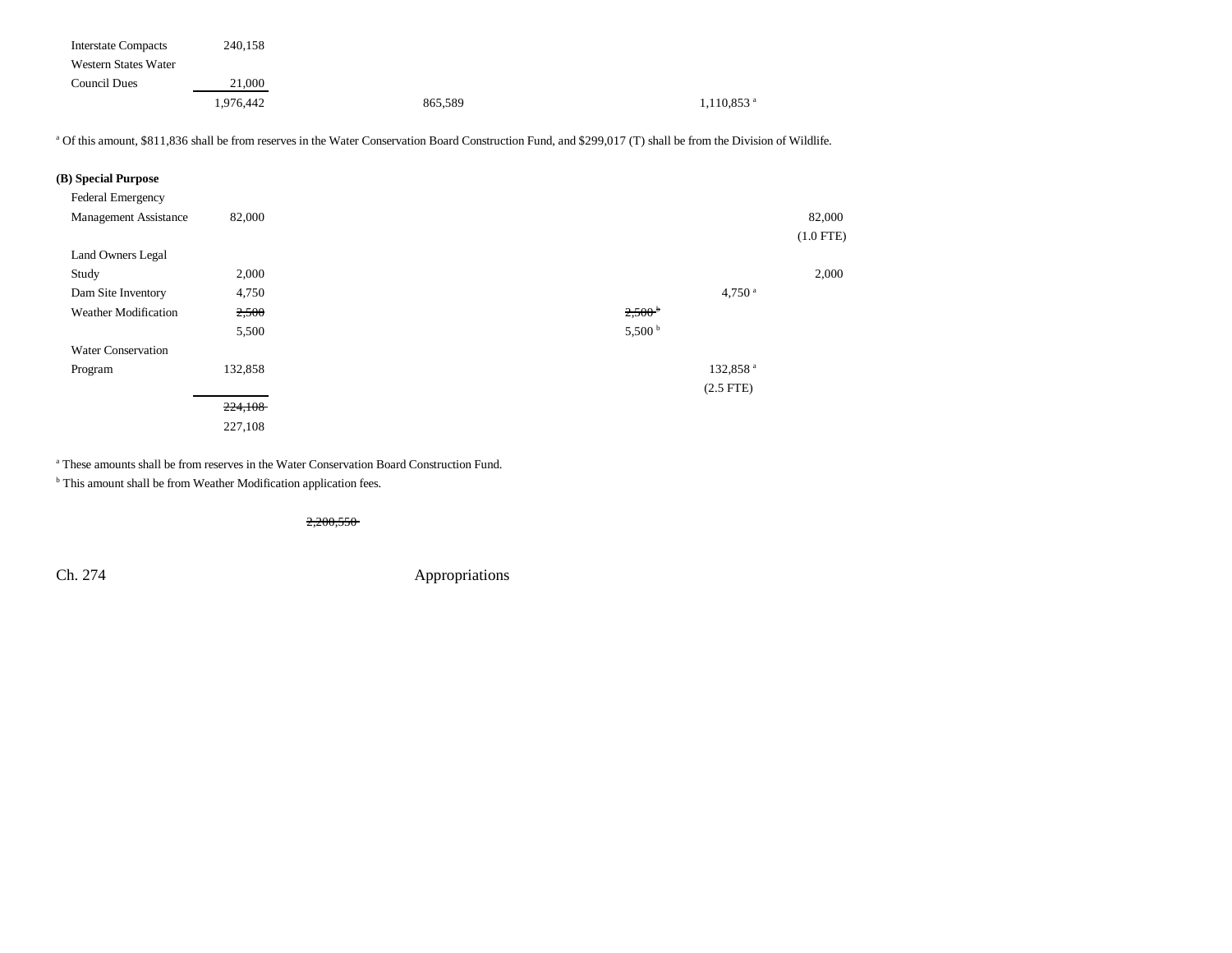|                                       |                                      |              |                               | <b>APPROPRIATION FROM</b>     |                             |                             |                                |
|---------------------------------------|--------------------------------------|--------------|-------------------------------|-------------------------------|-----------------------------|-----------------------------|--------------------------------|
|                                       | <b>ITEM &amp;</b><br><b>SUBTOTAL</b> | <b>TOTAL</b> | <b>GENERAL</b><br><b>FUND</b> | <b>GENERAL</b><br><b>FUND</b> | <b>CASH</b><br><b>FUNDS</b> | <b>CASH</b><br><b>FUNDS</b> | <b>FEDERAL</b><br><b>FUNDS</b> |
|                                       | \$                                   | \$           | \$                            | \$ EXEMPT                     | \$                          | \$ EXEMPT                   | \$                             |
|                                       |                                      | 2,203,550    |                               |                               |                             |                             |                                |
| (8) WATER RESOURCES DIVISION 103, 104 |                                      |              |                               |                               |                             |                             |                                |
| <b>Personal Services</b>              | 9,395,314                            |              | 9,395,314                     |                               |                             |                             |                                |
|                                       |                                      |              | $(209.1$ FTE)                 |                               |                             |                             |                                |
| Water Commissioner                    |                                      |              |                               |                               |                             |                             |                                |
| Overtime                              | 206,931                              |              | 206,931                       |                               |                             |                             |                                |
| <b>Operating Expenses</b>             | 566,178                              |              | 566,178                       |                               |                             |                             |                                |
| <b>Interstate Compacts</b>            | 48,482                               |              | 48,482                        |                               |                             |                             |                                |
| Water Rights Tabulation               | 8,633                                |              | 8,633                         |                               |                             |                             |                                |
| Water Data Bank                       | 208,852                              |              | 158,960                       |                               | 44,850 <sup>a</sup>         | 5,042 h                     |                                |
|                                       | $(5.0$ FTE)                          |              |                               |                               |                             |                             |                                |
| Printing Revolving                    |                                      |              |                               |                               |                             |                             |                                |
| Fund                                  | 9,256                                |              |                               |                               | 8.364c                      | 892 <sup>d</sup>            |                                |
| <b>Satellite Monitoring</b>           |                                      |              |                               |                               |                             |                             |                                |
| System                                | 294,065                              |              | 195,488                       |                               | 94,898 <sup>e</sup>         | 3,679 $f$                   |                                |
|                                       | $(2.0$ FTE)                          |              |                               |                               |                             |                             |                                |
| Ground Water                          |                                      |              |                               |                               |                             |                             |                                |
| Management                            | 283,005                              |              |                               |                               | 232,265 \$                  | 50,740h                     |                                |
| <b>Indirect Cost</b>                  |                                      |              |                               |                               |                             |                             |                                |
| Assessment                            | 10,116                               |              |                               |                               | $10,116$ <sup>i</sup>       |                             |                                |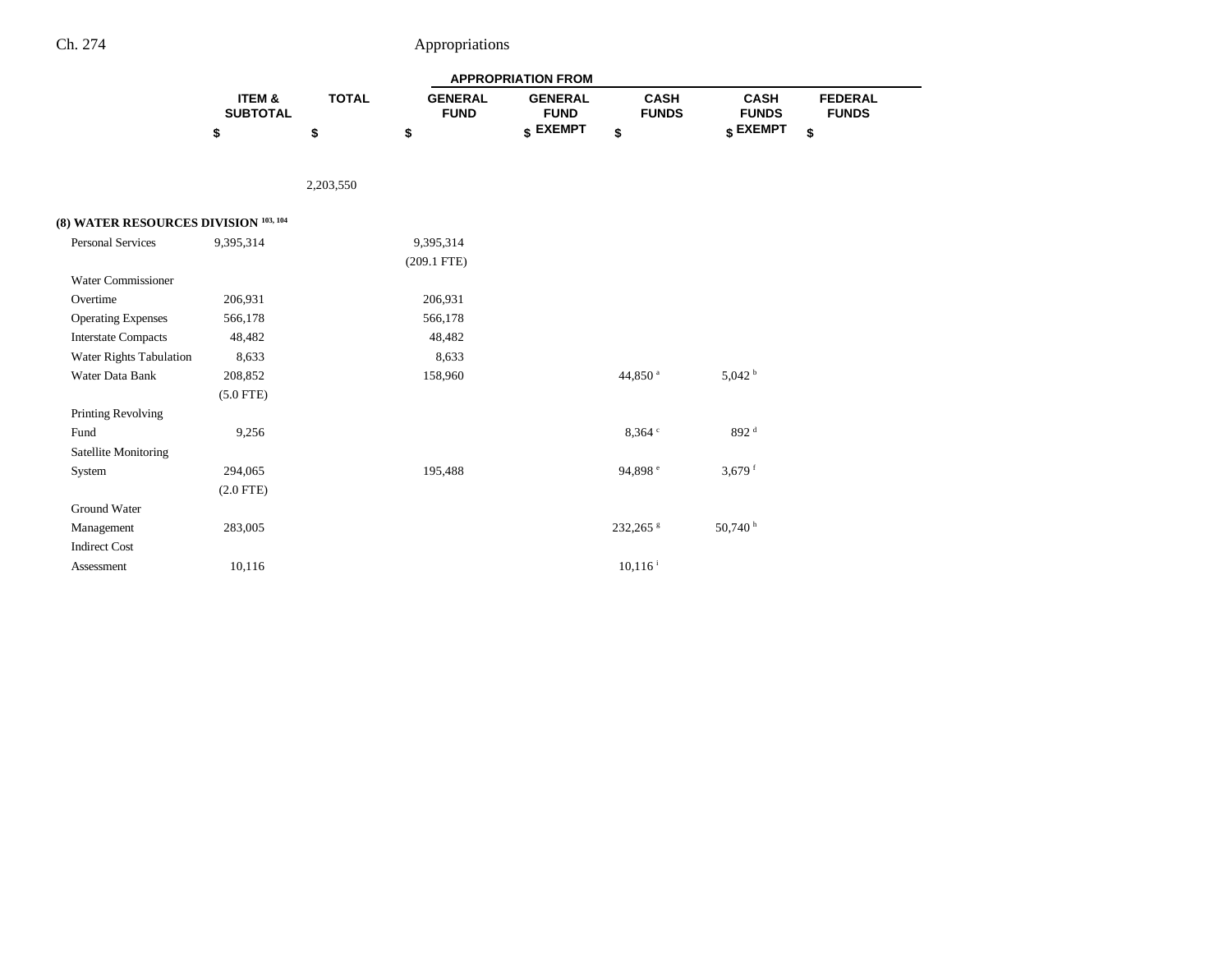| Designated Basin           |        |            |                     |          |        |
|----------------------------|--------|------------|---------------------|----------|--------|
| Publication                | 5,264  |            | 5,264               |          |        |
| Augmentation of Water for  |        |            |                     |          |        |
| Sand and Gravel            |        |            |                     |          |        |
| Extraction                 | 59,742 |            | 59,742 <sup>s</sup> |          |        |
| H.B. 92-1131 Dam Emergency |        |            |                     |          |        |
| Repair                     | 50,000 |            |                     | 50,000 k |        |
| Water Administrator        | 27,813 |            | 27,813              |          |        |
|                            | 24,813 |            | 24,813 <sup>1</sup> |          |        |
|                            |        |            | $(1.0$ FTE)         |          |        |
| <b>Federal Grant</b>       | 11,500 |            |                     |          | 11,500 |
|                            |        | 11,185,151 |                     |          |        |
|                            |        | 11,182,151 |                     |          |        |
|                            |        |            |                     |          |        |

a This amount shall be from Water Data Bank user fees.

b This amount shall be from reserves in the Water Data Bank Fund.

c This amount shall be from the sale of printing services and publications.

d This amount shall be from reserves in the Publication Revolving Fund.

e This amount shall be from Satellite Monitoring System subscriptions.

f This amount shall be from reserves in the Satellite Monitoring Fund.

<sup>g</sup> These amounts shall be from permit fees.

<sup>h</sup> This amount shall be from reserves in the Ground Water Management Fund.

i This amount shall be from cash sources within the Division.

<sup>j</sup> This amount shall be from applicant fees. For purposes of complying with the limitation on state fiscal year spending imposed by Article X, Section 20 of the State

Constitution these moneys are included for informational purposes as they are continuously appropriated by a permanent statute or constitutional provision.

k This amount shall be from reserves in the Water Conservation Construction Fund.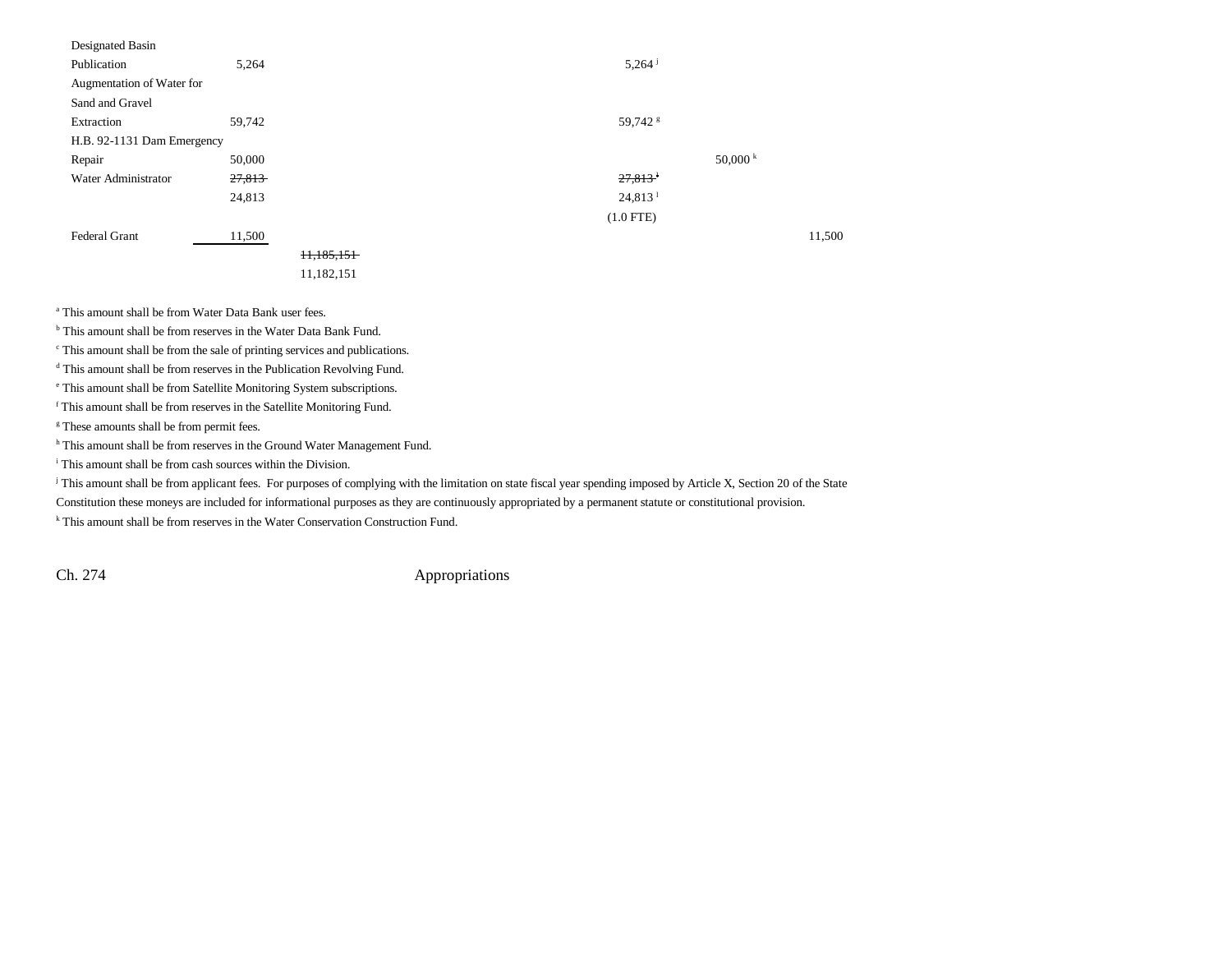| <b>APPROPRIATION FROM</b> |              |                |                |              |                 |                |  |
|---------------------------|--------------|----------------|----------------|--------------|-----------------|----------------|--|
| ITEM &                    | <b>TOTAL</b> | <b>GENERAL</b> | <b>GENERAL</b> | <b>CASH</b>  | <b>CASH</b>     | <b>FEDERAL</b> |  |
| <b>SUBTOTAL</b>           |              | <b>FUND</b>    | <b>FUND</b>    | <b>FUNDS</b> | <b>FUNDS</b>    | <b>FUNDS</b>   |  |
|                           |              |                | <b>EXEMPT</b>  |              | <b>« EXEMPT</b> | ¢              |  |

<sup>1</sup> This amount shall be from the City of Aurora.

# **(9) DIVISION OF WILDLIFE 105, 106, 107, 108**

### **(A) Division**

| Administration <sup>109</sup> | 2,734,402      |  |
|-------------------------------|----------------|--|
|                               | $(31.8$ FTE)   |  |
| <b>Hunting Recreation</b>     | 23,123,975     |  |
|                               | $(339.0$ FTE)  |  |
| <b>Fishing Recreation</b>     | 17,593,751     |  |
|                               | $(288.2$ FTE)  |  |
| Watchable Wildlife            | 1,023,221      |  |
|                               | $(14.1$ FTE)   |  |
| Nongame/Endangered            |                |  |
| Wildlife                      | 2,303,730      |  |
|                               | $(29.2$ FTE)   |  |
| Great Outdoors Colorado       |                |  |
| Board Grants <sup>110</sup>   | 1,500,000      |  |
|                               | $(8.8$ FTE $)$ |  |
| <b>Indirect Cost</b>          |                |  |
| Assessment                    | 2,374,741      |  |
|                               | 50,653,820     |  |

41,707,799 a  $1,875,000$  b  $7,071,021$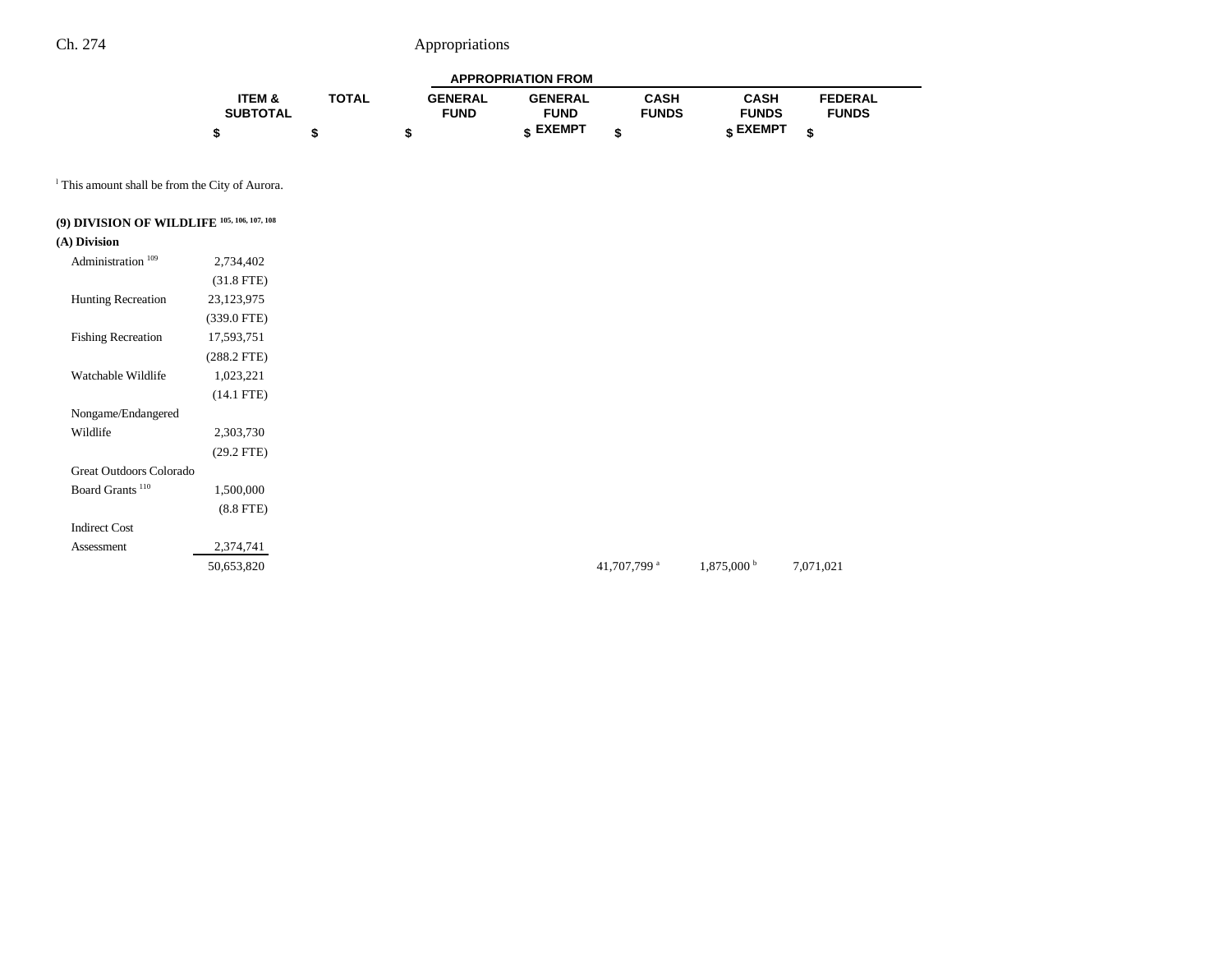a This amount shall be from the Wildlife Cash Fund.

b Of this amount, \$375,000 shall be from the Nongame Wildlife Voluntary Contribution Fund, and \$1,500,000 shall be from the Great Outdoors Colorado Board.

### **(B) Special Purpose**

| <b>Wildlife Commission</b>   |           |                        |                        |
|------------------------------|-----------|------------------------|------------------------|
| Discretionary Fund           | 475,000   | 475,000 <sup>a</sup>   |                        |
| Colorado Outdoors            |           |                        |                        |
| <b>Magazine Revolving</b>    |           |                        |                        |
| Fund                         | 735,365   | 735,365 <sup>b</sup>   |                        |
|                              |           | $(4.0$ FTE)            |                        |
| Search and Rescue            |           |                        |                        |
| Program                      | 300,000   | $300,000$ <sup>c</sup> |                        |
|                              |           | $152,000 \text{°}$     | 148,000 e              |
|                              |           | $(0.5$ FTE $)$         |                        |
| <b>Instream Flow Program</b> | 299,017   |                        | $299.017$ <sup>d</sup> |
|                              |           | 299,017 <sup>d</sup>   |                        |
| Wildlife Education           |           |                        |                        |
| Program                      | 57,540    | 57,540 <sup>a</sup>    |                        |
| Habitat Partnership          | 734,795   | 734,795 <sup>a</sup>   |                        |
|                              | 2,601,717 |                        |                        |

a These amounts shall be from the Wildlife Cash Fund.

<sup>b</sup> This amount shall be from subscription revenues.

c This amount shall be from the Search and Rescue Fund.

d This amount shall be from the Wildlife Cash Fund and transferred to the Water Conservation Board Construction Fund.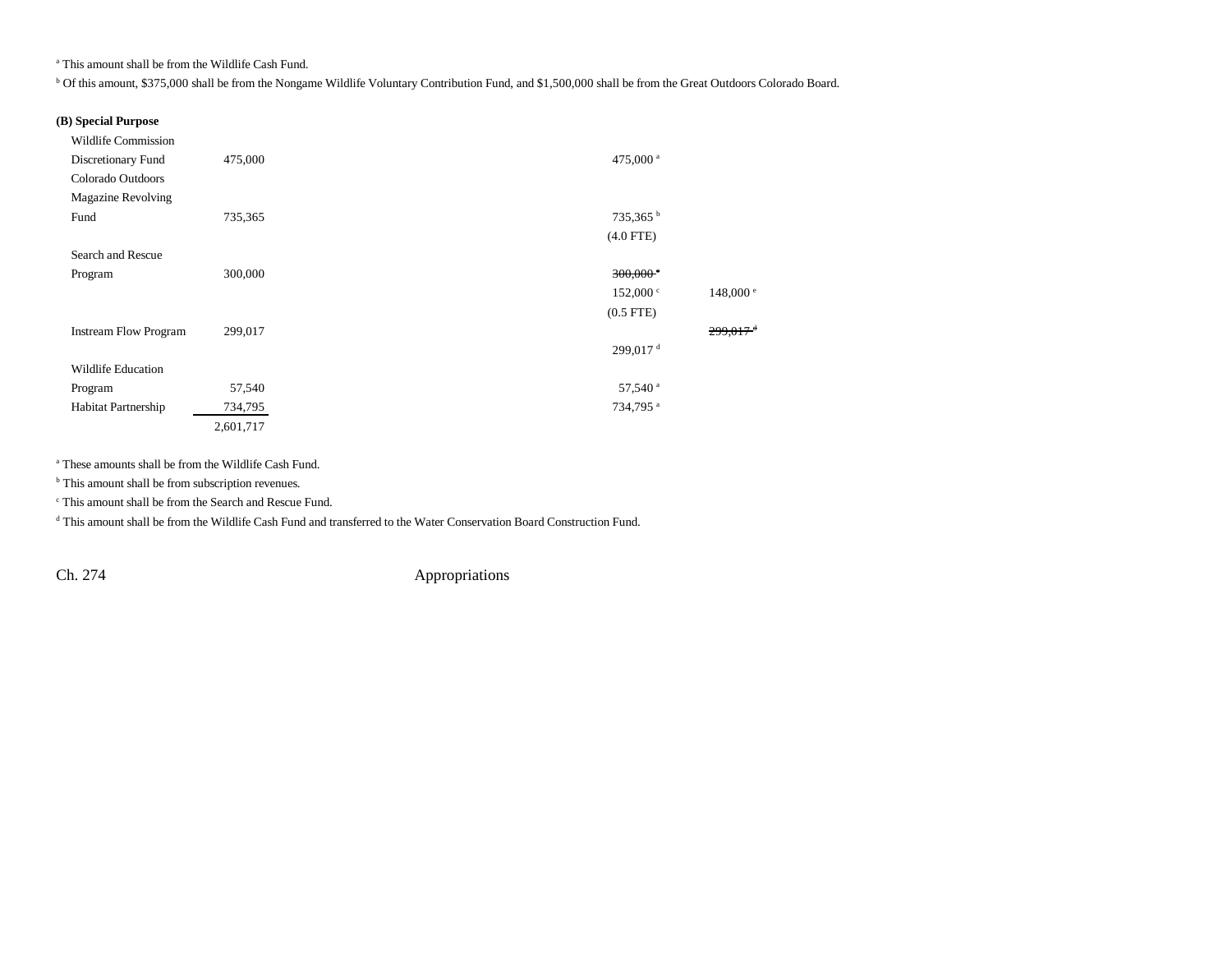$\overline{\phantom{0}}$ 

|                                                                                | <b>APPROPRIATION FROM</b> |              |                               |                               |                             |                             |                                |  |
|--------------------------------------------------------------------------------|---------------------------|--------------|-------------------------------|-------------------------------|-----------------------------|-----------------------------|--------------------------------|--|
|                                                                                | ITEM &<br><b>SUBTOTAL</b> | <b>TOTAL</b> | <b>GENERAL</b><br><b>FUND</b> | <b>GENERAL</b><br><b>FUND</b> | <b>CASH</b><br><b>FUNDS</b> | <b>CASH</b><br><b>FUNDS</b> | <b>FEDERAL</b><br><b>FUNDS</b> |  |
|                                                                                | \$                        | \$           | \$                            | \$ EXEMPT                     | \$                          | \$ EXEMPT                   | \$                             |  |
|                                                                                |                           |              |                               |                               |                             |                             |                                |  |
| <sup>e</sup> THIS AMOUNT SHALL BE FROM RESERVES IN THE SEARCH AND RESCUE FUND. |                           |              |                               |                               |                             |                             |                                |  |
|                                                                                |                           | 53,255,537   |                               |                               |                             |                             |                                |  |
| (10) SOIL CONSERVATION BOARD                                                   |                           |              |                               |                               |                             |                             |                                |  |
| <b>Personal Services</b>                                                       | 245,006                   |              | 232,779                       |                               |                             | $12,227$ <sup>a</sup>       |                                |  |
|                                                                                | $(5.0$ FTE)               |              |                               |                               |                             |                             |                                |  |
| <b>Operating Expenses</b>                                                      | 27,851                    |              | 27,138                        |                               |                             | 713 <sup>a</sup>            |                                |  |
| Distributions to Soil                                                          |                           |              |                               |                               |                             |                             |                                |  |
| <b>Conservation Districts</b>                                                  | 129,714                   |              | 129,714                       |                               |                             |                             |                                |  |
| Assistance to Local                                                            |                           |              |                               |                               |                             |                             |                                |  |
| Government                                                                     | 31,146                    |              | 31,146                        |                               |                             |                             |                                |  |
| Irrigation/Conservation                                                        |                           |              |                               |                               |                             |                             |                                |  |
| Program                                                                        | 115,304                   |              | 18,342                        |                               |                             | 26,962 <sup>a</sup>         | 70,000                         |  |
|                                                                                | $(3.0$ FTE)               |              |                               |                               |                             |                             |                                |  |
| Food Security Act                                                              | 12,000                    |              |                               |                               |                             |                             | 12,000                         |  |
| <b>Indirect Cost</b>                                                           |                           |              |                               |                               |                             |                             |                                |  |
| Assessment                                                                     | 6,281                     |              |                               |                               |                             | $2.793$ <sup>a</sup>        | 3,488                          |  |
|                                                                                | 4,610                     |              |                               |                               |                             | 560 <sup>a</sup>            | 4,050                          |  |
| Water Quality Program                                                          | 10,000                    |              |                               |                               |                             |                             | 10,000                         |  |
|                                                                                |                           | 577,302      |                               |                               |                             |                             |                                |  |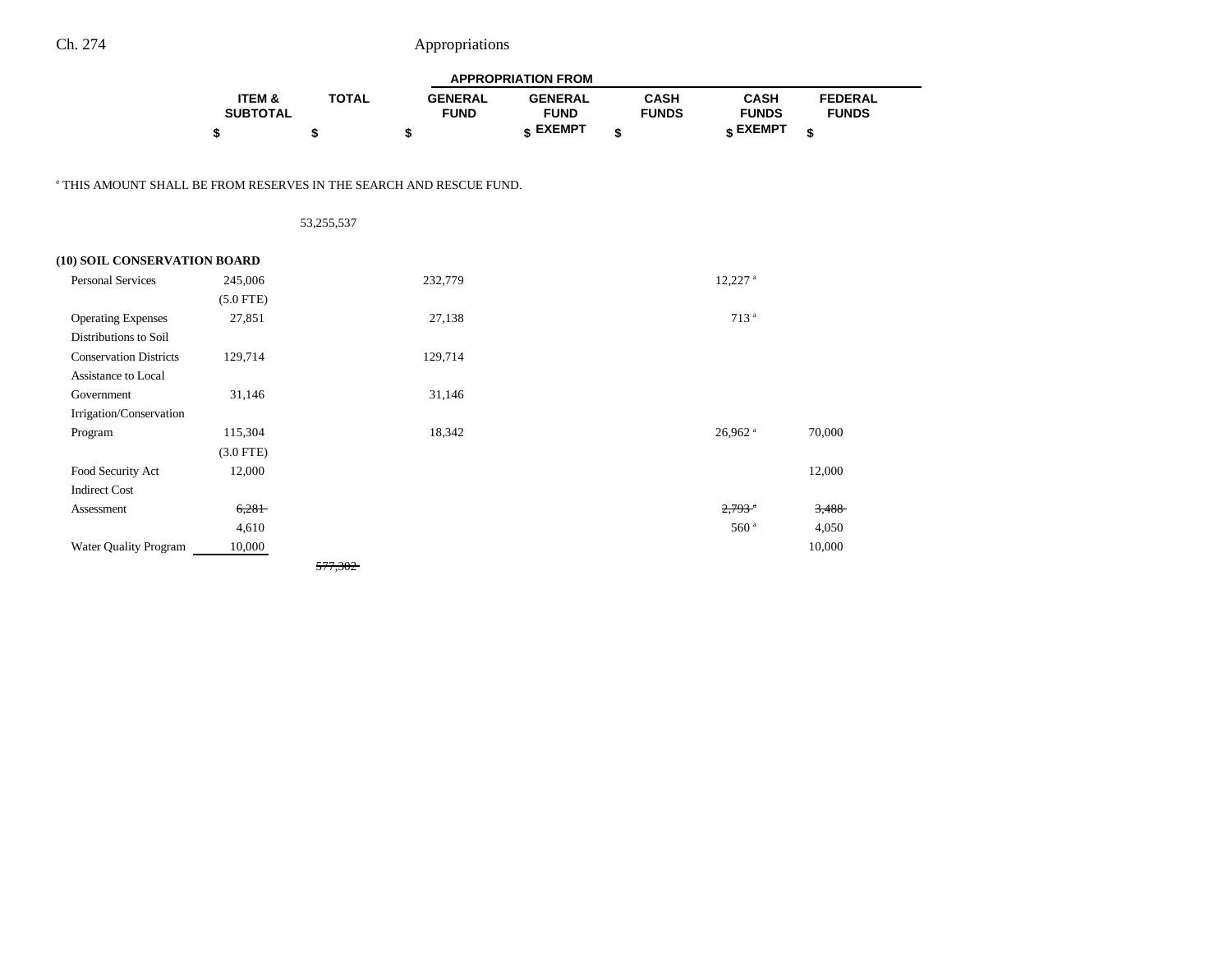#### 575,631

<sup>a</sup> Of these amounts,  $\frac{28,695}{26,695}$  \$26,462 shall be from donations, and \$14,000(T) shall be from other state agencies.

#### **TOTALS PART XV (NATURAL**

| <b>RESOURCES</b> ) <sup>8</sup> | \$105,339,465 | 00000000<br>520.049.028 | 0/1.0021/1<br>501,995,101 | 0.120175218<br>312.917.321 | $0.10.270$ $155$<br>510,379,133 |
|---------------------------------|---------------|-------------------------|---------------------------|----------------------------|---------------------------------|
|                                 | \$105,784,575 | \$20,144,393            | \$62,237,736              | $$12.997.808$ <sup>a</sup> | \$10,404,638                    |

<sup>a</sup> Of this amount,  $\frac{$4,631,434}{$4,522,624}$  contains a (T) notation.

**FOOTNOTES** -- The following statements are referenced to the numbered footnotes throughout section 2.

- 8 (Governor lined through this provision. See L. 94, p. 3120.)
- 100 Department of Natural Resources, Oil and Gas Conservation Commission, Accelerated Drilling -- It is the intent of the General Assembly that this line item exist for FY 1994-95 and FY 1995-96, and that the Commission justify the continuation of this line item because of continuing or increasing workloads. If the Commission adequately justifies the level of work as continuing or increasing, the appropriation may continue.
- 100a (Governor lined through this provision. See L. 94, p. 3121.)
- 101 Department of Natural Resources, Parks and Outdoor Recreation, Administration, Established State Parks -- This consolidation of line items includes a continuing level of funding for the Natural Areas Program. With the consolidation, the Division is given the discretion to continue the Natural Areas Program in full or in part.
- 102 Department of Natural Resources, Parks and Outdoor Recreation, Administration, Great Outdoors Colorado Board Grants -- These funds are anticipated from the Great Outdoors Colorado Board, and while these funds are not subject to appropriation by the Legislature, pursuant to Article XXVII, Section 5 of the Colorado Constitution, they are shown here for informational purposes. The General Assembly accepts no obligation to continue funding these FTE and programs if Great Outdoors Colorado funds are no longer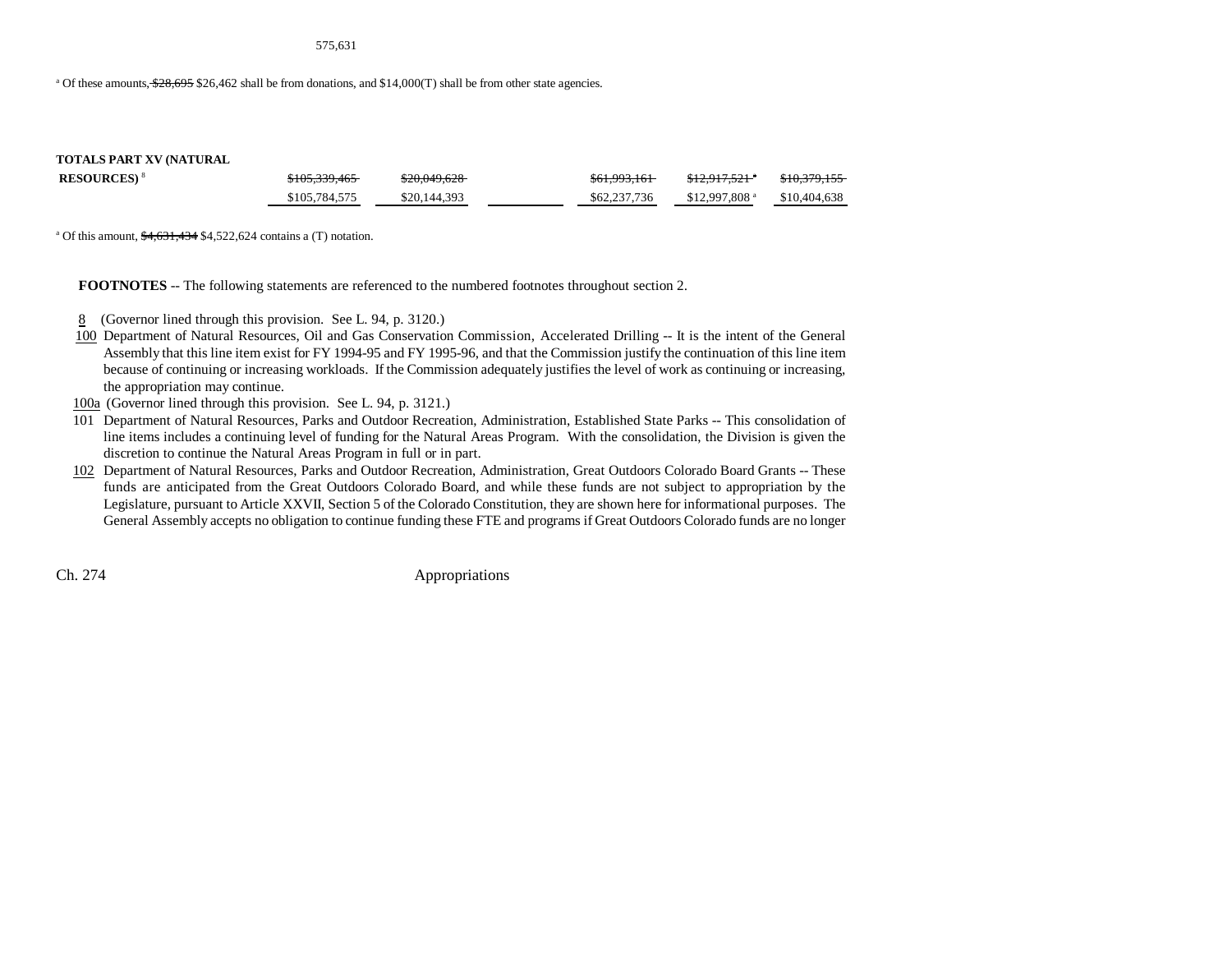| <b>APPROPRIATION FROM</b> |              |                |                |              |                 |                |  |  |  |
|---------------------------|--------------|----------------|----------------|--------------|-----------------|----------------|--|--|--|
| <b>ITEM &amp;</b>         | <b>TOTAL</b> | <b>GENERAL</b> | <b>GENERAL</b> | <b>CASH</b>  | <b>CASH</b>     | <b>FEDERAL</b> |  |  |  |
| <b>SUBTOTAL</b>           |              | <b>FUND</b>    | <b>FUND</b>    | <b>FUNDS</b> | <b>FUNDS</b>    | <b>FUNDS</b>   |  |  |  |
|                           |              |                | c EXEMPT       |              | <b>« EXEMPT</b> |                |  |  |  |

available.

- 103 Department of Natural Resources, Water Resources Division -- The Division is requested to document Satellite Monitoring System subscriptions, savings and expenses of staff time, operating expenses, and operation of the Satellite Monitoring System for FY 1994-95, and to submit a report of this information to the Joint Budget Committee by December 1, 1994.
- 104 Department of Natural Resources, Water Resources Division -- It is the intent of the General Assembly that General Fund support for the Satellite Monitoring System will continue, and that fair share user fees will be encouraged.
- 105 Department of Natural Resources, Division of Wildlife -- The appropriation to this division has been based upon and is subject to the Memorandum of Understanding between the Department of Natural Resources and the Joint Budget Committee of the General Assembly, which memorandum was signed by the chairman of each board or his or her designee, the director of each division, the executive director of the Department of Natural Resources, and the chairman of the Joint Budget Committee. The Memorandum of Understanding is on file at the office of the Joint Budget Committee. The intent of the Memorandum is to make the Department more cost-effective through line item consolidation in order to maximize productivity by using existing staff and funding levels to prioritize assignments and responsibly perform statutorily required functions. The Department is expected to maintain accounting records which will delineate actual expenditures for the consolidated line items based on the FY 1989-90 appropriation line items.
- 106 Department of Natural Resources, Division of Wildlife -- All communications required pursuant to the Memorandum of Understanding between the Department of Natural Resources and the Joint Budget Committee should be sent to the Chairman of the Senate Agriculture, Natural Resources and Energy Committee, the Chairman of the House Agriculture, Livestock and Natural Resources Committee, the Speaker of the House of Representatives, and the President of the Senate, as well as the Joint Budget Committee.
- 107 Department of Natural Resources, Division of Wildlife -- The Division should account for its expenditures for each line item by funding source, indicating expenditures from federal funds, the Wildlife Cash Fund, the Nongame Wildlife Voluntary Contribution, and other sources.
- 108 Department of Natural Resources, Division of Wildlife -- No supplemental request to adjust funds between the five major program lines for FY 1994-95 will be considered by the Joint Budget Committee. It is the intent of the Committee that the Division manage the funds as appropriated in the five program lines during FY 1994-95.